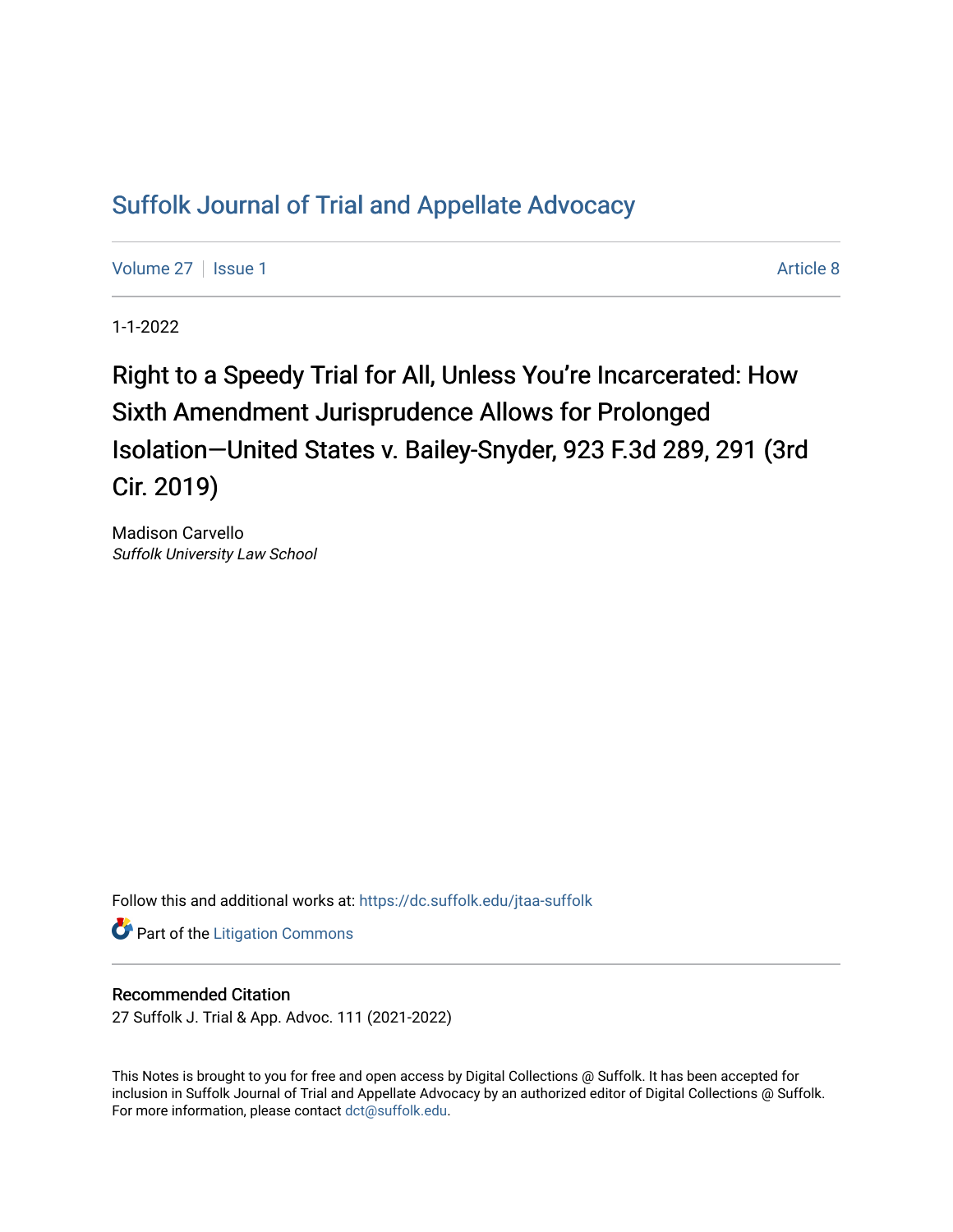# **RIGHT TO A SPEEDY TRIAL FOR ALL, UNLESS YOU'RE INCARCERATED: HOW SIXTH AMENDMENT JURISPRUDENCE ALLOWS FOR PROLONGED ISOLATION—***UNITED STATES V. BAILEY-SNYDER***, 923 F.3D 289, 291 (3RD CIR. 2019)**

*"The authorities believed that isolation was the cure for our defiance and rebelliousness . . . I found solitary confinement the most forbidding aspect of prison life. There was no end and no beginning; there is only one's own mind, which can begin to play tricks. Was that a dream or did it really happen? One begins to question everything."*<sup>1</sup>

# I. INTRODUCTION

The Sixth Amendment to the United States Constitution guarantees certain rights to the criminally accused when facing prosecution. $2$  Included among these rights is the right to a speedy trial, which is "as fundamental as any of the rights secured by the Sixth Amendment."<sup>3</sup> Courts have adopted a narrow interpretation of the term "speedy trial" and have only applied the right if the accused has been "arrested."<sup>4</sup> Often, the criminal justice system deprives the accused of their right to a speedy trial, and their case faces the possibility of being neglected by the criminal courts.<sup>5</sup>

<sup>&</sup>lt;sup>1</sup> NELSON MANDELA, LONG WALK TO FREEDOM: THE AUTOBIOGRAPHY OF NELSON MANDELA 274 (Back Bay Books 1995).

<sup>2</sup> *See* U.S. CONST. amend. VI. (listing rights of criminally accused).

<sup>3</sup> *See* Klopfer v. North Carolina, 386 U.S. 213, 223 (1967) (detailing origins of right to speedy trial).

<sup>4</sup> *See* United States v. Marion, 404 U.S. 307, 320 (1971) (declining to extend reach of right to speedy trial to period prior to arrest). "[I]t is readily understandable that it is either a formal indictment or information or else the actual restraints imposed by arrest and holding to answer a criminal charge that engage the particular protections of the speedy trial provision of the Sixth Amendment." *Id.* 

<sup>5</sup> *See* Andrew Cohen, *The Foundational Speedy Trial Case of Our Time Has Come*, BRENNAN CENTER FOR JUSTICE (Aug. 31, 2015), https://www.brennancenter.org/ourwork/research-reports/foundational-speedy-trial-case-our-time-has-come (explaining reasons for deprivation of right to speedy trial). "All over the country criminal defendants are deprived of their speedy trial rights, often for years, and then still are tried and convicted and sentenced, the results from those tainted trials then sanctioned by appellate judges who rely upon tortured constructions of law and fact to justify the result." *Id.*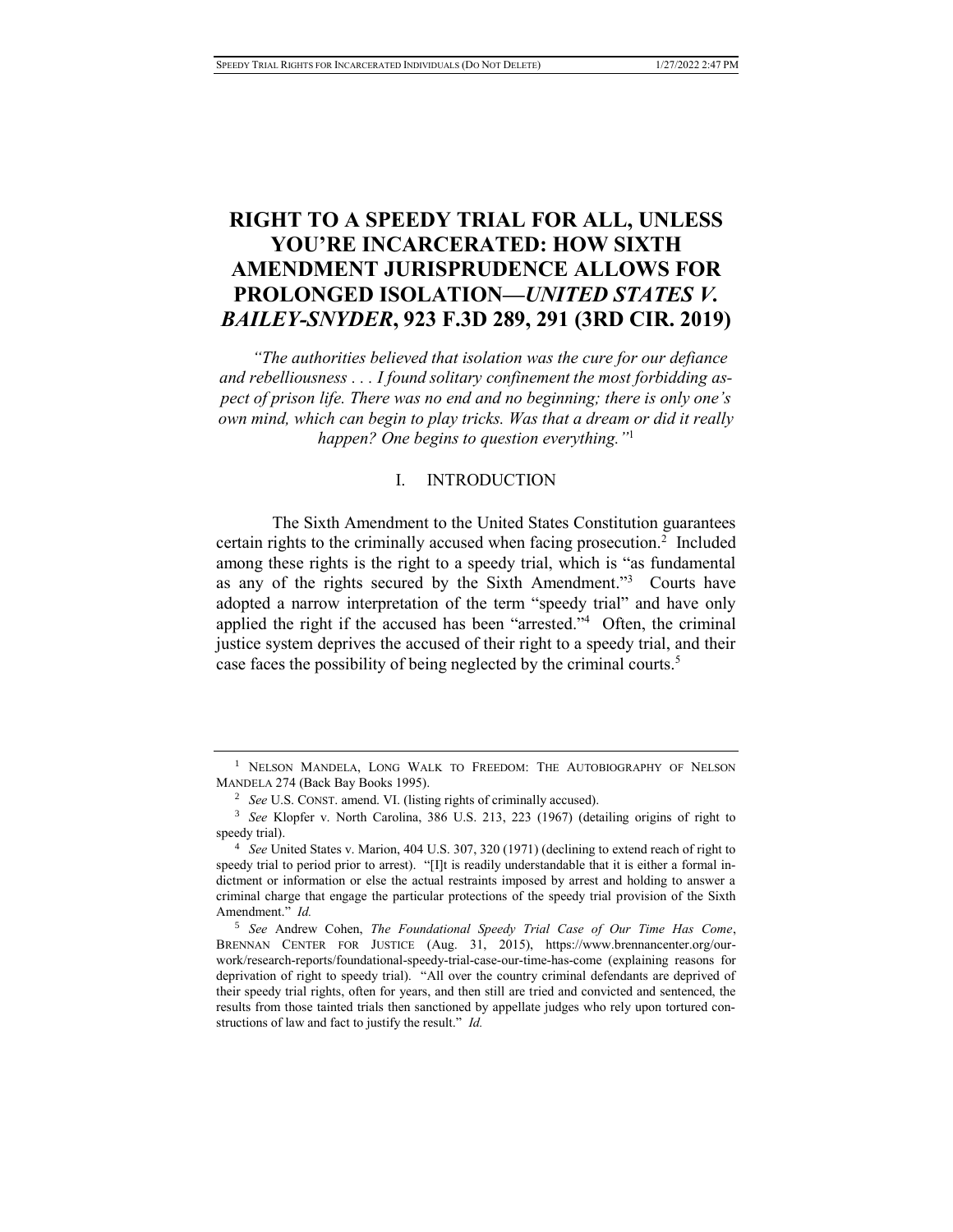The United States has approximately 2.3 million people incarcerated in its jails and prisons as of March 2020.<sup>6</sup> Solitary confinement holds approximately 80,000 of those 2.3 million people at any given time.<sup>7</sup> A common form of solitary confinement is administrative segregation, wherein corrections officers remove prisoners who pose a significant threat to safety or security from the general prison population and place them in complete isolation away from other inmates.<sup>8</sup> Frequently, corrections officers place an inmate in administrative segregation when the inmate is undergoing investigation for new criminal charges obtained while incarcerated.<sup>9</sup>

Courts have consistently denied the application of the right to speedy trial to inmates who are placed in administrative segregation for a new criminal charge.<sup>10</sup> The United States Court of Appeals for the Third Circuit in *United States v. Bailey-Snyder*<sup>11</sup> joined this trend.<sup>12</sup> Although the federal courts of appeals are in unanimous agreement on this principle, unanimity does not signify accuracy, and therefore the *Bailey-Snyder* hold-

<sup>8</sup> *See* Natasha A. Frost & Carlos E. Monteiro, *Administrative Segregation in U.S. Prisons*, NATIONAL INSTITUTE OF JUSTICE, 3 (Mar. 2016), https://www.ncjrs.gov/pdffiles1/nij/249749.pdf (explaining historical use of administrative segregation); *see also* Suzanne Agha, Angela Brown & Alissa Cambier, *Prisons Within Prisons: The Use of Segregation in the United States*, VERA INSTITUTE OF JUSTICE, 24 (Oct. 2011), https://www.vera.org/downloads/Publications/prisonswithin-prisons-the-use-of-segregation-in-the-united-states/legacy\_downloads/prisons-withinprisons-segregation.pdf (summarizing emergence of solitary confinement in U.S. prisons); Apodaca v. Raemisch, 139 S. Ct. 5, 6 (mem. 2018) (clarifying interchanging use of administrative

segregation and solitary confinement). "[T]hey were held in what is often referred to as 'administrative segregation,' but what is also fairly known by its less euphemistic name: solitary confinement." *Apodaca*, 139 S. Ct. at 6.

<sup>9</sup> *See* Petition for Writ of Certiorari at 22, United States v. Bailey-Snyder, 923 F.3d 289 (3d Cir. 2019) (No. 19-742) (listing reasons why prison officials choose to segregate inmates).

<sup>10</sup> *See* United States v. Wearing, 837 F.3d 905, 910 (8th Cir. 2016) (concluding speedy trial rights had not yet attached); United States v. Daniels, 698 F.2d 221, 223 (4th Cir. 1983) (finding segregated confinement of prison inmate is not equivalent to an arrest); United States v. Mills, 641 F.2d 785, 787 (9th Cir. 1981) (holding there was no arrest or accusation until grand jury indictment); United States v. Blevins, 593 F.2d 646, 647 (5th Cir. 1979) (holding "administrative segregation is not an 'arrest' or 'accusal' for sixth amendment purposes"); United States v. Bambulas, 571 F.2d 525, 527 (10th Cir. 1978) (finding segregation not considered "arrest" for purposes of initiating time period measuring pre-indictment delay); United States v. Duke, 527 F.2d 386, 390 (5th Cir. 1976) ("[W]e do not hold administrative segregation to constitute an arrest . . . .")

<sup>11</sup> 923 F.3d 289 (3rd Cir. 2019)

<sup>12</sup> *See id.* at 294 (holding administrative segregation is not considered "arrest" within meaning of Sixth Amendment).

<sup>6</sup> *See* Wendy Sawyer & Peter Wagner, *Mass Incarceration: The Whole Pie 2020*, PRISON POLICY INITIATIVE (Mar. 24, 2020), https://www.prisonpolicy.org/reports/pie2020.html (categorizing incarcerated population).

<sup>7</sup> *See Solitary Confinement Facts*, AMERICAN FRIENDS SERVICE COMMITTEE, https://www.afsc.org/resource/solitary-confinement-facts (last visited Nov. 5, 2020) (explaining rough estimate of those in solitary confinement).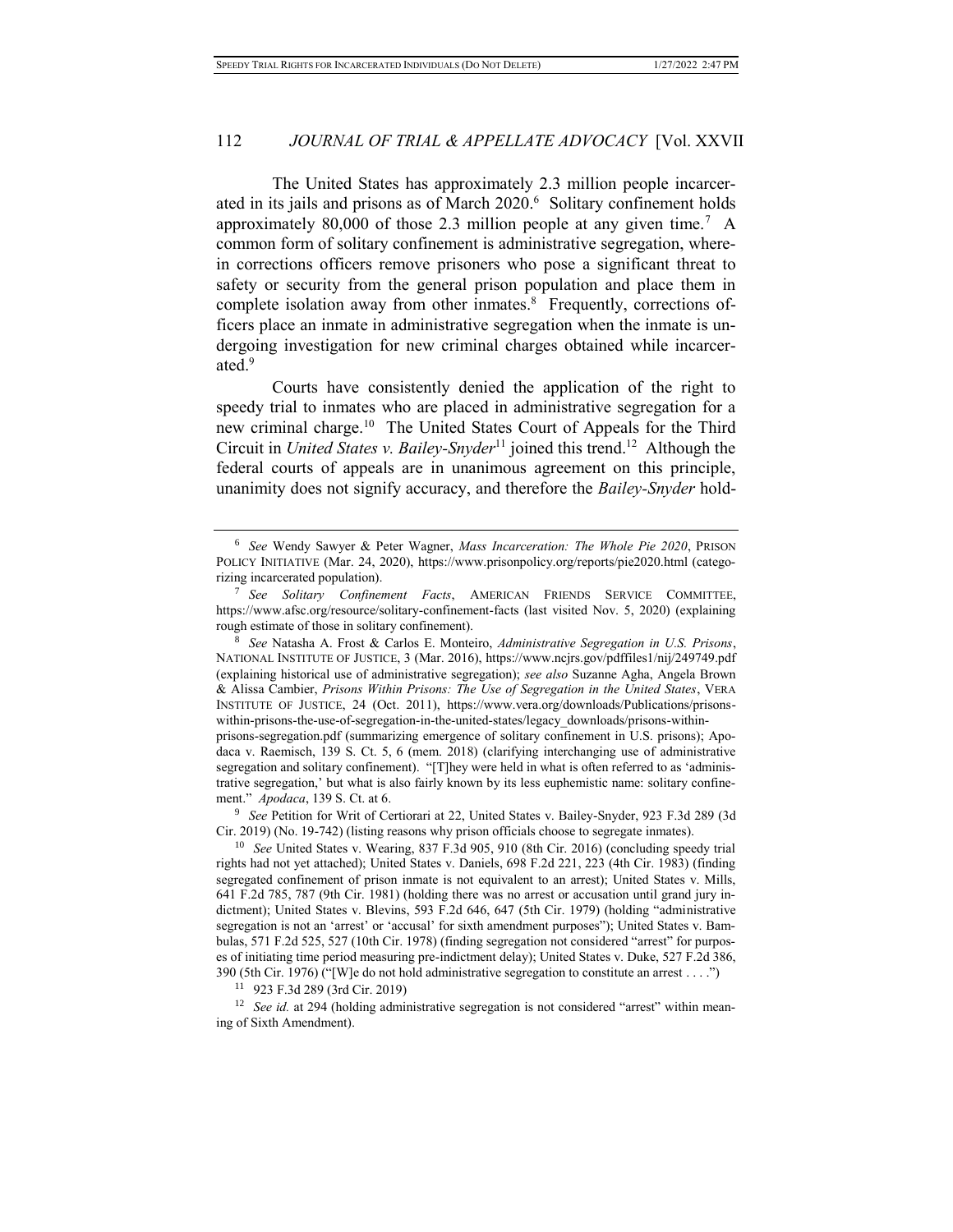ing—denying speedy trial rights to an inmate placed in administrative segregation pending a criminal investigation—deserves a close examination.<sup>13</sup> Judge Kelly of the Eighth Circuit agreed with this notion in her concurring opinion in *United States v. Wearing*, written three years prior to the *Bailey-Snyder* case, when she expressed that she only concurred with the majority opinion's result, but "would leave for another day . . . the question of whether being placed in administrative segregation may under any circumstances qualify for an arrest for purposes of an accused's right to a speedy trial pursuant to the Sixth Amendment."<sup>14</sup>

This Note aims to offer support to, and expand upon, Judge Kelly's concurring opinion by comparing an arrest to administrative segregation for a new criminal charge while incarcerated and arguing that the Supreme Court of the United States should consider administrative segregation, in this context, as an arrest within the meaning of the Sixth Amendment right to a speedy trial.<sup>15</sup> Further, this Note will argue that if the Court does not make such a determination, there is potential for future issues regarding a defendant's competency to stand trial, as well as their ability to adequately prepare a strong defense.<sup>16</sup> Lastly, this Note will argue that, generally, the courts should take a more hands-on approach to this area of carceral punishment.<sup>17</sup>

<sup>13</sup> *See id.* at 294 (holding periods of administrative segregation are not "arrests" for purposes of Sixth Amendment); *see also* Petition for Writ of Certiorari at 17, *Bailey-Snyder*, 923 F.3d 289 (No. 19-742) (reiterating necessity for court to consider this issue).

<sup>14</sup> *See* United States v. Wearing, 837 F.3d 905, 911 (8th Cir. 2016) (Kelly, J., concurring) (stating reservations of court's holding without hearing parties fully brief issue).

<sup>15</sup> *See id.* (expressing court should reconsider issue); *see also* Petition for Writ of Certiorari at 27, *Bailey-Snyder*, 923 F.3d 289 (No. 19-742) (urging Court to resolve question left unanswered by previous courts).

<sup>16</sup> *See* Medina v. California, 505 U.S. 437, 446 (1992) (emphasizing common-law rule that incompetent defendants are not required to stand trial); *see also* Dusky v. United States, 362 U.S. 402, 402 (1960) (defining test for competency standard); Petition for Writ of Certiorari at 24, *Bailey-Snyder*, 923 F.3d 289 (No. 19-742) (noting isolation's effect on defendant's ability to build strong defense). "This is not a hypothetical concern. In this case, Mr. Bailey-Snyder explained that 'he was unable to locate and interview witnesses to the search or to request that the videos at the prison be preserved in the area where he was initially confronted by the guards." Petition for Writ of Certiorari at 24, *Bailey-Snyder*, 923 F.3d 289 (No. 19-742).

<sup>17</sup> *See* Petition for Writ of Certiorari at 13, *Bailey-Snyder*, 923 F.3d 289 (No. 19-742) (urging Supreme Court to rule on question presented).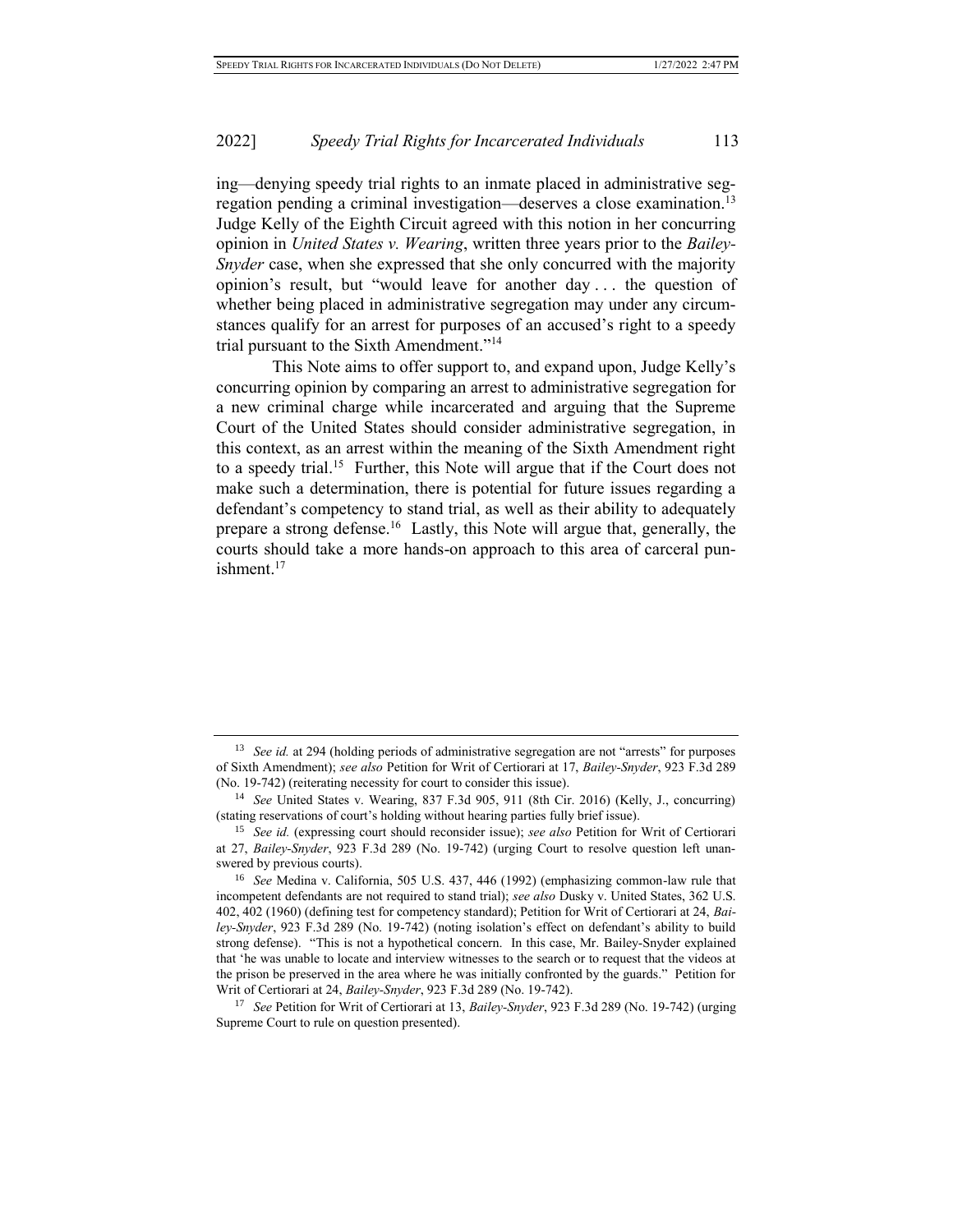#### II. HISTORY

# *A. History of the Right to a Speedy Trial*

The Sixth Amendment right to a speedy trial has "roots at the very foundation of the [United States'] English law heritage."<sup>18</sup> The Assize of Clarendon, issued in 1166, established judicial procedures regarding crime and recognized the right to "speedy justice."<sup>19</sup> In 1215, barons of England wrote the Magna Carta in rebellion against a tyrannical king, which enshrined the right to speedy trial, and it remains one of the most fundamental bases of English liberty.<sup>20</sup> The barons sought to protect their rights by formulating one of the first articulations of the right to a speedy trial, writing, "[t]o no one will we sell, to no one deny or delay right or justice."<sup>21</sup>

Motivated by the belief that they were entitled to the rights guaranteed by the Magna Carta, the American Founders ensured the presence of those rights in the U.S. Constitution with the Bill of Rights.<sup>22</sup> In 1776, founding father George Mason wrote in the Virginia Declaration of Rights that "in all capital or criminal prosecutions a man has a right to . . . a speedy trial  $\dots$ <sup>23</sup> This right was adopted by several of the states' consti-

<sup>18</sup> *See* Klopfer v. North Carolina, 386 U.S. 213, 223 (1967) (detailing history of right to speedy trial).

<sup>&</sup>lt;sup>19</sup> *See id.* (explaining where early evidence of recognition of right to speedy justice is found); *see also Assize of Clarendon*, EARLY ENGLISH LAWS, https://earlyenglishlaws.ac.uk/laws/texts/ass-clar/ (last visited Nov. 5, 2020) (providing purpose of Assize of Clarendon).

<sup>20</sup> *See* Petition for Writ of Certiorari at 12, *Bailey-Snyder*, 923 F.3d 289 (No. 19-472) (outlining history of solitary confinement's development in U.S.); *see also Magna Carta*, NATIONAL ARCHIVES (Apr. 26, 2019), https://www.archives.gov/exhibits/featured-documents/magna-carta (summarizing emergence of Magna Carta); Ben Johnson, *The History of the Magna Carta*, HISTORIC UK, https://www.historic-uk.com/HistoryUK/HistoryofEngland/The-Origins-of-the-Magna-Carta (last visited Nov. 5, 2020) (explaining English baron's disapproval of King John I). "[T]he barons focused their attack on John's oppressive rule, arguing that he was not adhering to the Charter of Liberties." Johnson, *supra*.

<sup>21</sup> *See Magna Carta*, NATIONAL CONSTITUTION CENTER, https://constitutioncenter.org/learn/educational-resources/historical-documents/magna-carta (last visited Nov. 5, 2020) (listing rights in Magna Carta).

<sup>22</sup> *See* Robert Schehr, *Essay From the Innocence Project: Shedding the Burden of Sisyphus: International Law and Wrongful Conviction in the United States*, 28 B.C. THIRD WORLD L.J. 129, 149 (2008) (explaining Magna Carta's influence on U.S. Bill of Rights). "The rights of the accused flowing from the Magna Carta . . . were adopted by the colonists and then reinterpreted and expanded to complement the other freedoms articulated in the U.S. Bill of Rights." *Id.* 

<sup>23</sup> *See The Virginia Declaration of Rights § 8*, NATIONAL ARCHIVES, https://www.archives.gov/founding-docs/virginia-declaration-of-rights (last visited Sep. 10, 2021) (declaring rights of Virginians).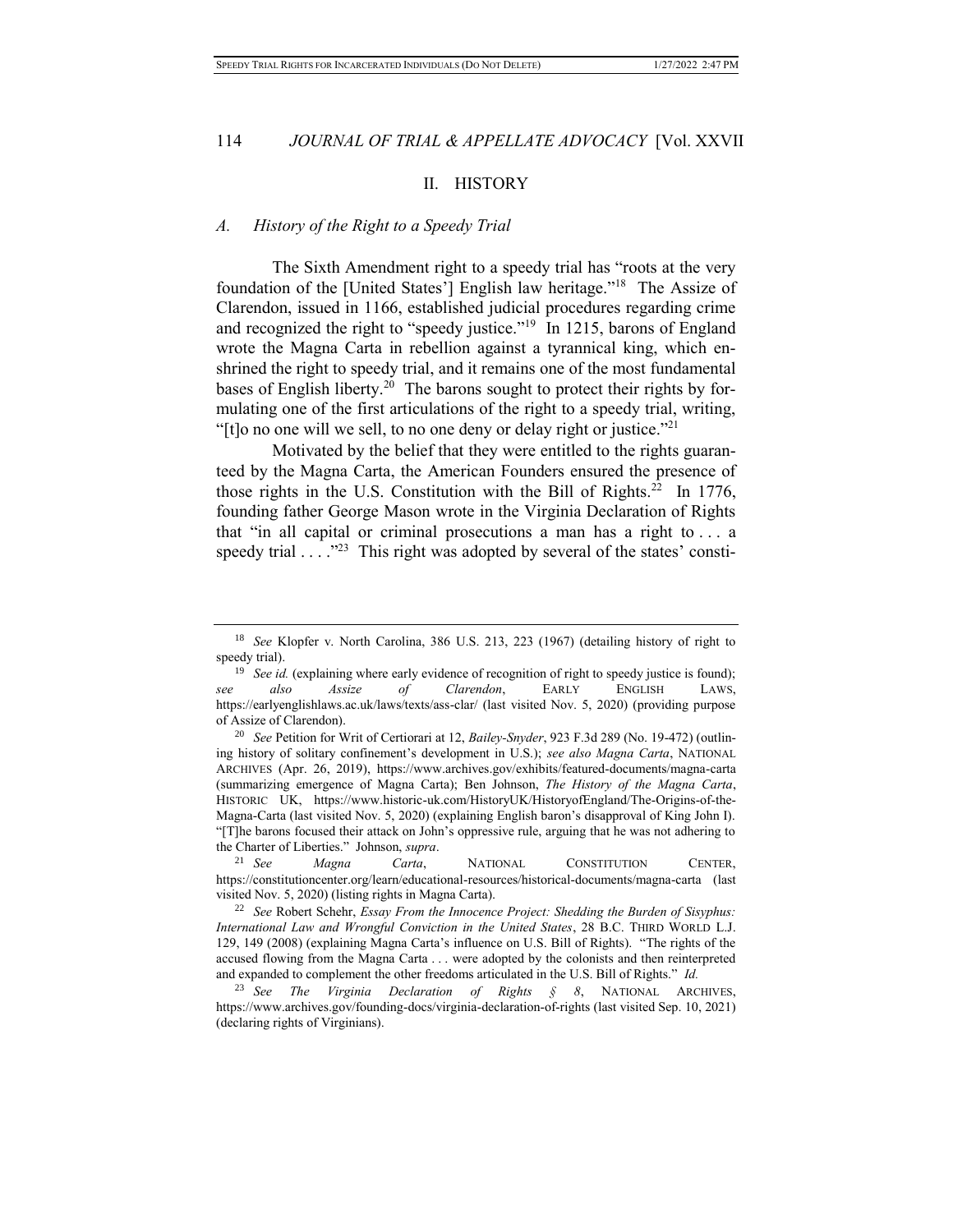tutions and is now guaranteed in each of the fifty states.<sup>24</sup> "The history of the right to a speedy trial and its reception in this country clearly establish that it is one of the most basic rights preserved by our Constitution."<sup>25</sup>

In 1972, the Supreme Court in *Barker v. Wingo*<sup>26</sup> promulgated a balancing test, which courts still utilize today, to determine whether a defendant has been deprived of their right to a speedy trial.<sup>27</sup> The factors analyzed in making such a determination include the "[l]ength of the delay, the reason[s] for the delay, the defendant's assertion of his right, and prejudice to the defendant."<sup>28</sup> "Prejudice, of course, should be assessed in the light of the interests of defendants which the speedy trial right was designed to protect."<sup>29</sup> "This Court has identified three such interests: (i) to prevent oppressive pretrial incarceration; (ii) to minimize anxiety and concern of the accused; and (iii) to minimize the possibility that the defense will be impaired."<sup>30</sup> The most serious interest is the possibility that the defense will be impaired because "the inability of a defendant adequately to prepare his case skews the fairness of the entire system."<sup>31</sup> Those accused have an interest in a speedy trial because it provides them with a "fair, accurate, and timely resolution" of their case.<sup>32</sup> The accused's interest in having a speedy trial is specifically affirmed in the Constitution, and therefore the *Barker* balancing test should reflect the importance of these interests.<sup>33</sup>

<sup>24</sup> *See* Klopfer v. North Carolina, 386 U.S. 213, 225-26 (1967) (stating "right [to a speedy trial] was considered fundamental at [an] early period in our history[,] [which] is evidenced by its guarantee in the constitutions of several of the States of the new nation, as well as by its prominent position in the Sixth Amendment."); *see also* BURKE O'HARA FORT ET AL., A SELECTED BIBLIOGRAPHY AND COMPARATIVE ANALYSIS OF STATE SPEEDY TRIAL PROVISIONS 181 (National Institute of Law Enforcement and Criminal Justice, 1978) (comparing speedy trial laws in various U.S. states).

<sup>25</sup> *See Klopfer*, 386 U.S. at 226.

<sup>26</sup> 407 U.S. 514(1972)

<sup>&</sup>lt;sup>27</sup> *See id.* at 530 (explaining use of balancing test to determine "whether a particular defendant has been deprived of his right [to a speedy trial]").

<sup>&</sup>lt;sup>28</sup> *See id.* (listing court balancing factors used to determine whether defendant was afforded their speedy trial right).

<sup>&</sup>lt;sup>29</sup> *See id.* at 532 (determining how to assess prejudice toward defendants).

<sup>30</sup> *See id.* (listing interests of defendant in having speedy trial).

<sup>31</sup> *See id.* (stating most important interest of defendant is ensuring case preparation is not impaired). "If witnesses die or disappear during a delay, the prejudice is obvious. There is also prejudice if defense witnesses are unable to recall accurately events of the distant past." *Id.* 

<sup>32</sup> *See Speedy Trial*, AMERICAN BAR ASSOCIATION: CRIMINAL JUSTICE STANDARDS, https://www.americanbar.org/groups/criminal\_justice/publications/criminal\_justice\_section\_archi ve/crimjust\_standards\_speedytrial\_blk (last visited Mar. 2, 2021) (explaining benefits of a speedy trial).

<sup>33</sup> *See* Barker, 407 U.S. at 533 (explaining how fundamental right to speedy trial is); *see also*  U.S. CONST. amend. VI. (listing rights of criminally accused).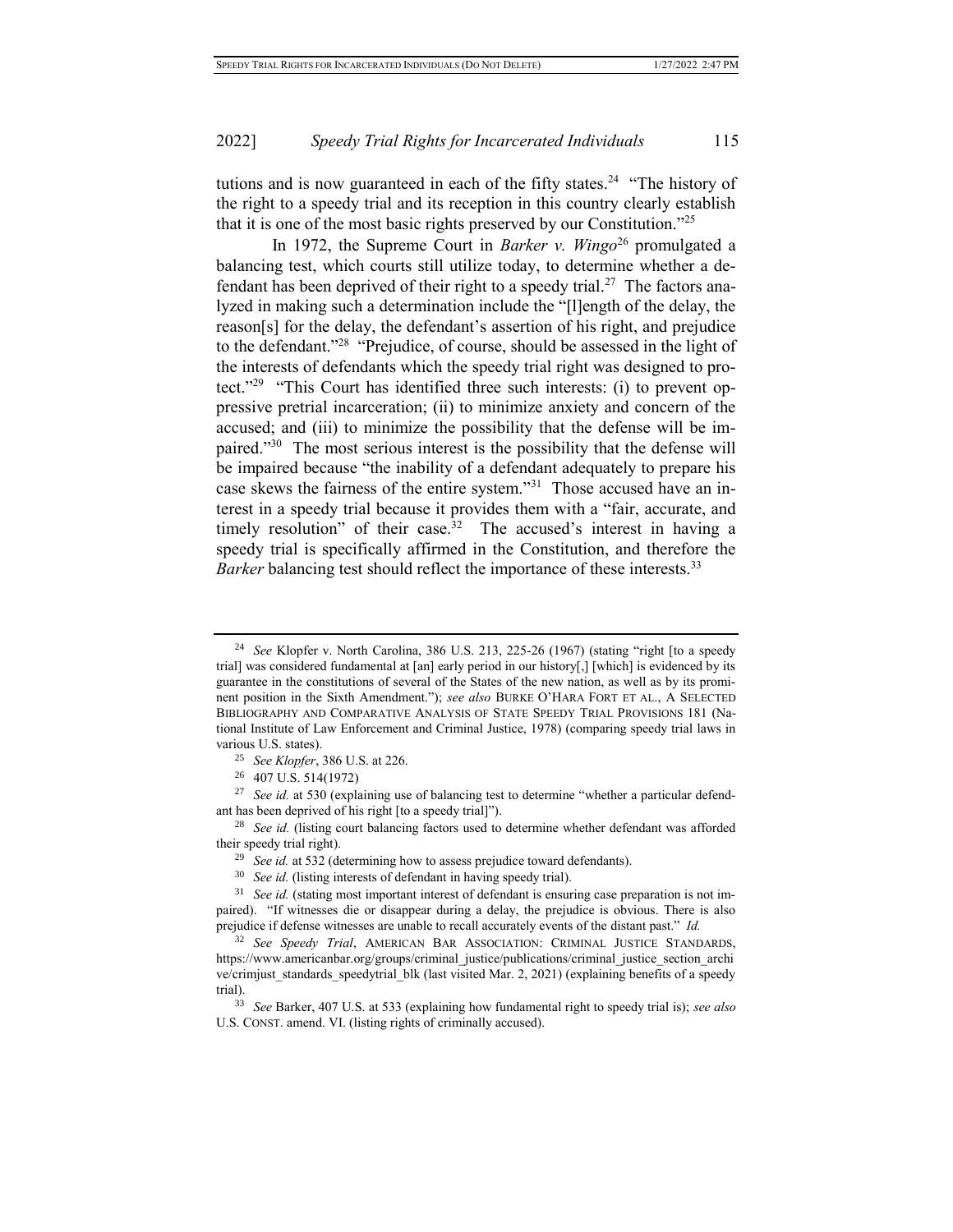Around the same time as the *Barker* decision, courts began to notice an alarming rise in the backlogs of federal and state court calendars, and oftentimes the result of frequent delays in bringing criminal cases to trial increasingly contributed to these backlogs.<sup>34</sup> Although courts used the *Barker* test to determine the timeline of a defendant's speedy trial rights, this practice only exacerbated the delays due to the ad hoc nature of the assessment.<sup>35</sup> These loose guidelines led to the conclusion that in order to protect the public's interests and to reduce court congestion, there needed to be a system imposed with specific guidelines for "prompt disposition of criminal cases."<sup>36</sup> The Speedy Trial Act of 1974 followed, and many states adopted similar speedy-trial legislation before the late  $1970s$ .<sup>37</sup> The Act's purpose was to protect the public's interest in bringing the criminally accused to justice promptly and "[t]o assist in reducing crime and the danger of recidivism[.]"<sup>38</sup> The Act requires filing the information or indictment within thirty days from the date of arrest or service of the summons, and

The public is concerned with the effective prosecution of criminal cases, both to restrain those guilty of crime and to deter those contemplating it. Just as delay may impair the ability of the accused to defend himself, so it may reduce the capacity of the government to prove its case. Moreover, while awaiting trial, an accused who is at large may become a fugitive from justice or commit other criminal acts. And the greater the lapse of time between the commission of an offense and the conviction of the offender, the less the deterrent value of his conviction.

Ariola, *supra* note 34, at 716-17*.* 

<sup>34</sup> *See* Linda M. Ariola et al., *The Speedy Trial Act: An Empirical Study*, 47 FORDHAM L. REV. 713, 717 (1979) (pointing out spikes in backlogs of state and federal cases in late 1960s).

<sup>&</sup>lt;sup>35</sup> *See id.* (explaining test used and how it failed to resolve backlogs of state and federal cases); *see also* Barker v. Wingo, 407 U.S. 514, 523 (1972) (refusing to quantify Sixth Amendment guarantee). Quantifying the right to speedy trial guarantee would require the Court "to engage in legislative or rulemaking activity, rather than in the adjudicative process . . . ." *Barker*, 407 U.S. at 523.

<sup>36</sup> *See* Ariola et al., *supra* note 34, at 717 (1979) (stating turning point in speedy trial legislation).

<sup>37</sup> *See* ANTHONY PARTRIDGE, LEGISLATIVE HISTORY OF TITLE I OF THE SPEEDY TRIAL ACT OF 1974 11 (Federal Judicial Center, 1980) (detailing "society's interest in bringing criminals to justice promptly.") The state legislation regarding defendant's rights was concerned more with clarifying the actual rights of defendants rather than specifically focusing on their speedy trial rights. *Id.* As the 1960s counterculture and civil rights movement led to renewed calls for strong law and order, this "speedy trial legislation acquired a second purpose: it was seen as a vehicle for protecting society's interest in bringing criminals to justice promptly." *Id.* 

<sup>&</sup>lt;sup>38</sup> *See id.* at 15 (quoting S. REP. NO. 93-1021, at 2076 (1974)) (explaining Speedy Trial Act's purpose). "What appears to have been new in the late sixties was the idea that this interest could be protected by combining statutory time limits with a provision for dismissal if the time limits were violated." *Id*.; *see also* Ariola, *supra* note 34, at 716-17 (explaining public's interest in having speedy trials).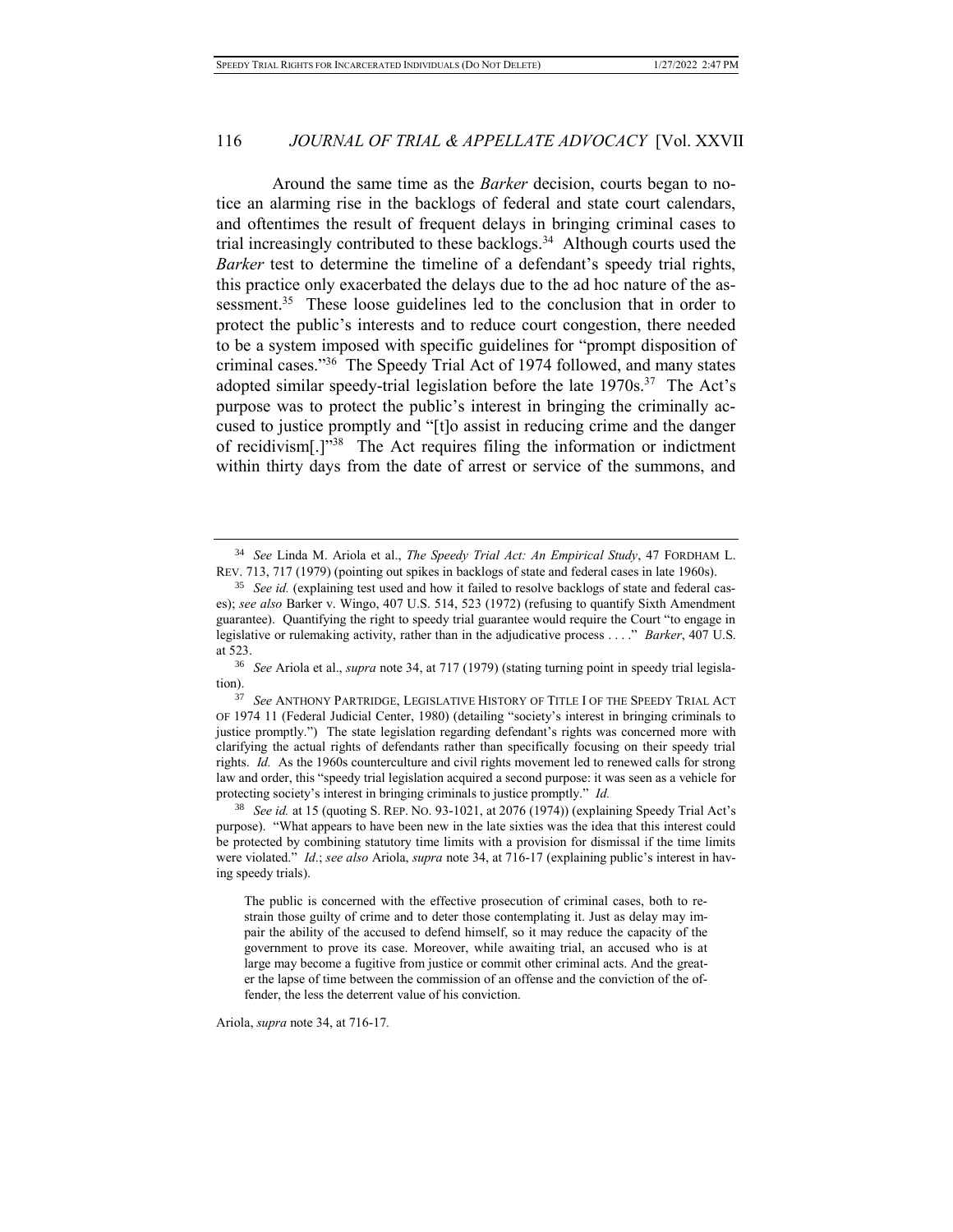the trial must commence within seventy days from the date of filing the information or indictment.<sup>39</sup>

# *B. History of Solitary Confinement in the United States*

The practice of isolating prisoners in the United States began during America's colonization when prison administrators separated prisoners for a myriad of organizational reasons such as gender and type (e.g., convicted criminal or unfree citizen). $40$  It was not until the 1790s that the United States began specifically utilizing solitary confinement to separate prisoners.<sup>41</sup> Much like how it is used today, solitary confinement served as a threatening message to prisoners to follow the prison's rules or they could face an indeterminate period in an environment designed to wreak psychological pain. $42$ 

Beginning in the early nineteenth century, penal institutions began experimenting with many forms of solitary confinement to "achieve their goals better."<sup>43</sup> Overcrowding and lack of space in prisons contributed to the inmates' poor physical and mental health, and many prison reformers believed the practice of solitary confinement was cruel, inhumane, and extremely costly.<sup>44</sup> Solitary confinement continued only as a "minor prac-

<sup>41</sup> *See id.* at 1612-13 (detailing purposes of separating prisoners for nonpunitive purposes). "Distinct from colonial jails, however, these early prisons kept their convicted criminals separate from the untried, witnesses awaiting trial, debtors, vagrants, and others who also remained congregated together." *Id.* at 1613.

<sup>39</sup> *See* 18 U.S.C. § 3161(b) (1974) (outlining timing requirements of right to speedy trial regarding summons); 18 U.S.C. § 3161(c)(1) (1974) (outlining timing requirements of right to speedy trial regarding when trial must commence).

<sup>40</sup> *See* Keramet Reiter & Ashley T. Rubin, Article, *Continuity in the Face of Penal Innovation: Revisiting the History of American Solitary Confinement*, 43 L. & SOC. INQUIRY 1604, 1612 (2018) (explaining administrative control was used to maintain basic control over daily institutional operation). "[P]risoners of different genders and types (recidivist or novice, convicted criminal or unfree citizen) were separated from each other to prevent the spread of disease as well as the mutual moral contamination previously wrought by congregating prisoners in jails." *Id.* at 1613*.*

<sup>42</sup> *See id.* at 1613 (explaining advantages of early uses of solitary confinement to prison administrators). "In this regime, reformers considered solitary confinement an indispensable tool for prisoner reformation, but not one intended for all prisoners—only for the worst offenders." *Id.* 

<sup>43</sup> *See id.* (referring to past failures for reasons to begin use of solitary confinement). "These early episodes with total solitary confinement at Western State Penitentiary, Auburn State Prison, and Maine State Prison became the first set of 'historical echoes' that would continue to haunt penal experimentation and innovation." *Id.* at 615.

<sup>44</sup> *See id.* at 1614-1615 (explaining penal reformers' and prison administrators' intense opposition to solitary confinement). "[R]eformers and other commentators believed solitary confinement was too expensive: prisoner labor was increasingly understood to be a central ingredient for prisoner reformation and to offset the cost of prison maintenance, but labor seemed impossible in solitary." *Id.* at 1615.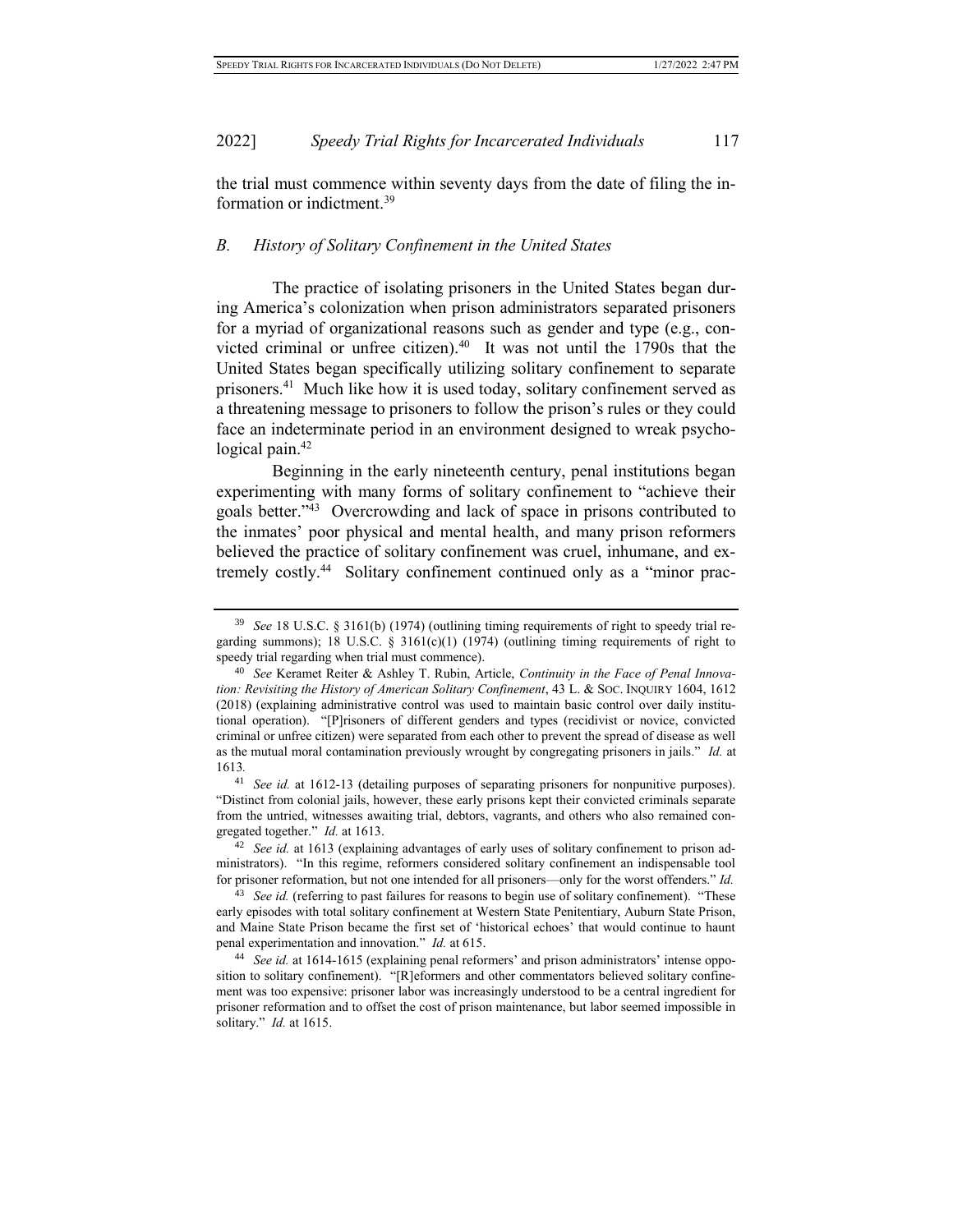tice" throughout the United States, and in 1890 the Supreme Court, albeit in non-binding dicta, "dismissed solitary confinement as a barbaric and destructive practice no longer used in most of the United States."<sup>45</sup>

> As the twentieth century wore on, prisons lost their experimental sheen and became an integral part of U.S. democracy. Solitary confinement, on the other hand, continued to inspire criticism, and critics from the Supreme Court to the *Saturday Evening Post* continued to presume that the practice of solitary confinement, unlike incarceration, was far from integral to American democracy.<sup>46</sup>

Solitary confinement became more commonly used in American prisons during the initial period of mass incarceration.<sup>47</sup> In the 1970s and 1980s, litigation challenging the practice increased, arguing that "even short-term uses of solitary confinement . . . 'serve[] no rehabilitative purpose.'"<sup>48</sup> Super-maximum ("supermax") prisons emerged in the 1980s and 1990s and are described as "the model of incarcerating large numbers of prisoners in near total isolation."<sup>49</sup> The supermax model's origin can be traced to the slave plantation and convict labor systems, which both fed off the complete control of African-Americans.<sup>50</sup> The increased use of solitary

<sup>48</sup> *See id.* at 1621-22 (citing Hutto v. Finney, 437 U.S. 678, 686 n.8 (1978)) ("The *Hutto* Court, like many lower courts considering similar challenges to solitary confinement in state prisons across the United States, upheld caps of fifteen to thirty days on durations of solitary confinement, seeking to avoid lengthier stays.") "By the early 1970s, more than thirty state prison systems faced challenges to conditions of confinement in at least one facility, and sometimes the entire state system." *Id.* at 1621.

<sup>45</sup> *See* Reiter, *supra* note 40, at 1619-20 (noting critique of solitary confinement was not legally binding).

<sup>46</sup> *Id.* at 1620-21.

<sup>47</sup> *Id.* at 1622 (describing new technologies of systematic isolation). "[P]rison systems across the United States began testing out new technologies of longer-term, more systematic isolation . . . [a]s with earlier forms of solitary confinement use, prison officials faced critique, but they defended themselves against these critiques, often with reference to historical echoes of earlier regimes." *Id*.

<sup>49</sup> *See id.* at 1623 (detailing how supermax prisons became so prevalent); Jules Lobel, Essay, *Mass Solitary and Mass Incarceration: Explaining the Dramatic Rise in Prolonged Solitary in America's Prisons*, 115 NW. U. L. REV. 159, 162 (2020) (noting rise in practice of "incarcerating large numbers of prisoners in near total isolation from each other"). "[I]nstead of designing alternatives to solitary confinement, prison administrators worked with architects to design the first 'supermax' prisons—technologically advanced facilities that institutionalized lockdown practices." *See* Reiter, *supra* note 40, at 1623*.* "Supermaxes. . .can be better understood as a product of [] contested origin stories: a reinvention and reinterpretation of solitary confinement, with multiple eras of critique integrated into the institution, as encrusted layers of both justification and practice." *Id.* at 1625.

<sup>50</sup> *See* Lobel, *supra* note 49, at 182 (describing historical origination of supermax facilities). "[T]he supermax represents a form of control different from, yet connected to, the racist practices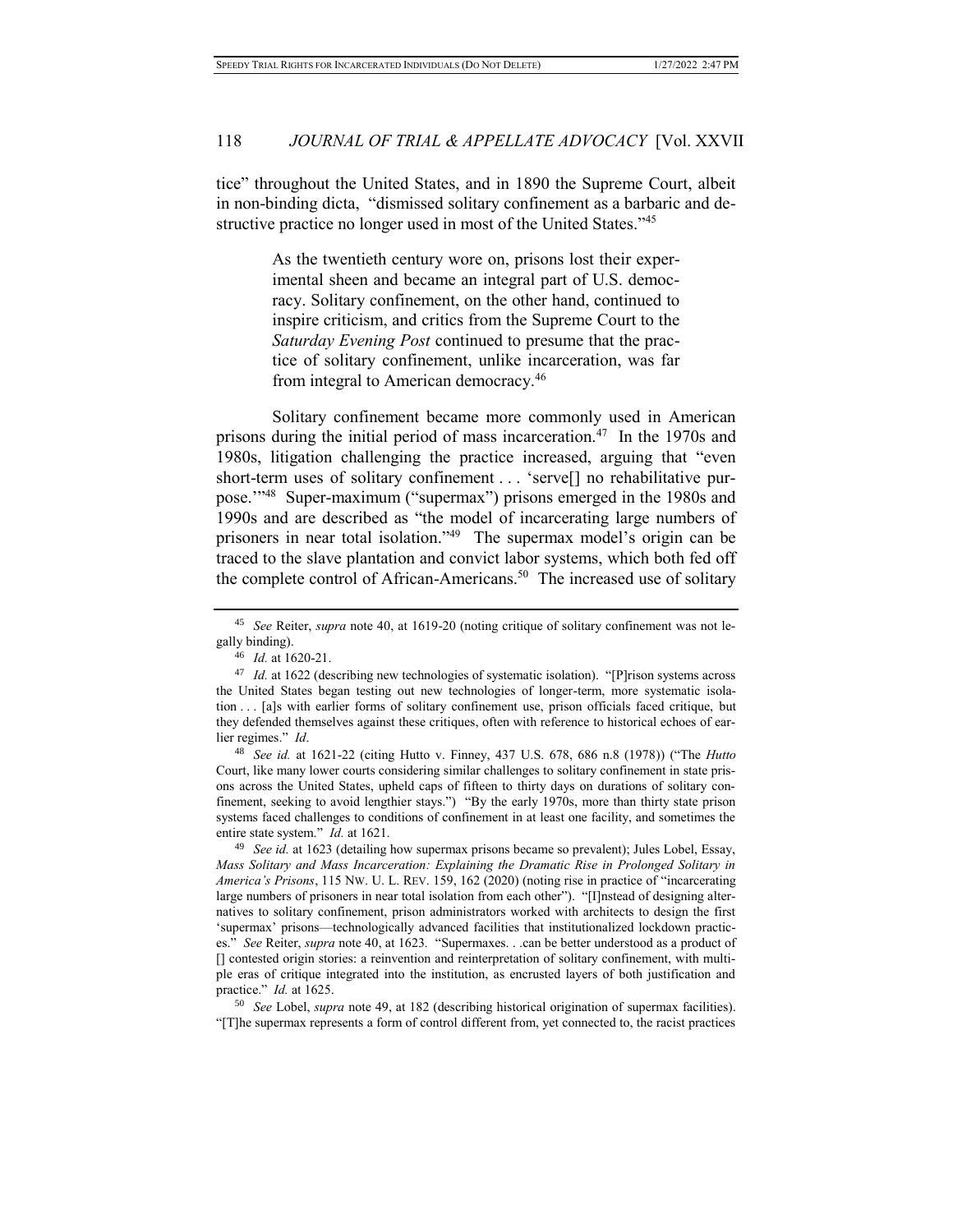confinement was also racially discriminatory; the same racial disparities that characterize the general prison population are replicated in the population of those held in solitary confinement.<sup>51</sup>

> The rise of mass solitary confinement . . . [sprang] from the same root cause that critical theorists identify as inspiring mass incarceration: the need to develop new mechanisms of social control to replace an old order thrown into turmoil by mass protests, litigation, and changing societal attitudes. In both cases of mass isolation and removal from society, the political technique involved the imagery of a violent, predatory monster who was no longer perceived to be human.<sup>52</sup>

# *C. Historical Analysis of Psychological Issues Caused by Solitary Confinement*

In 1829, the Eastern State Penitentiary in Philadelphia began a new solitary confinement experiment.<sup>53</sup> The so-called "Philadelphia System' involved almost an exclusive reliance upon solitary confinement as a means of incarceration[,]" and the mental impact on inmates was catastrophic.<sup>54</sup> The Philadelphia System caused side effects in prisoners with no prior history of mental illness, and exacerbated the condition of those with existing mental illness.<sup>55</sup> The Supreme Court noted, in 1980, regarding the psychological issues endured by those placed in solitary confinement:

> A considerable number of the prisoners fell, after even a short confinement, into a semi-fatuous condition . . . and

used to brutalize, control, and subordinate African Americans in the plantation system and convict labor system of previous eras." *Id.* 

<sup>51</sup> *See id.* at 185-86 (noting presence of racial discrimination in both mass incarceration and mass solitary confinement).

<sup>52</sup> *Id.* at 181-82.

<sup>53</sup> *See* Stuart Grassian, *Psychiatric Effects of Solitary Confinement*, 22 WASH. U. J. L. & POL'Y 325, 328 (2006) (summarizing beginning of experiment).

<sup>54</sup> *See id.* at 328-29 (describing psychological harm resulting from solitary confinement). The mental side effects included an "agitated confusional state which, in more severe cases, had the characteristics of a florid delirium, characterized by severe confusional, paranoid, and hallucinatory features, and also by intense agitation and random, impulsive, often self-directed violence." *Id.* at 328.

<sup>55</sup> *See id.* at 328-29 ("[S]uch confinement almost inevitably imposed significant psychological pain during the period of isolated confinement and often significantly impaired the inmate's capacity to adapt successfully to the broader prison environment.")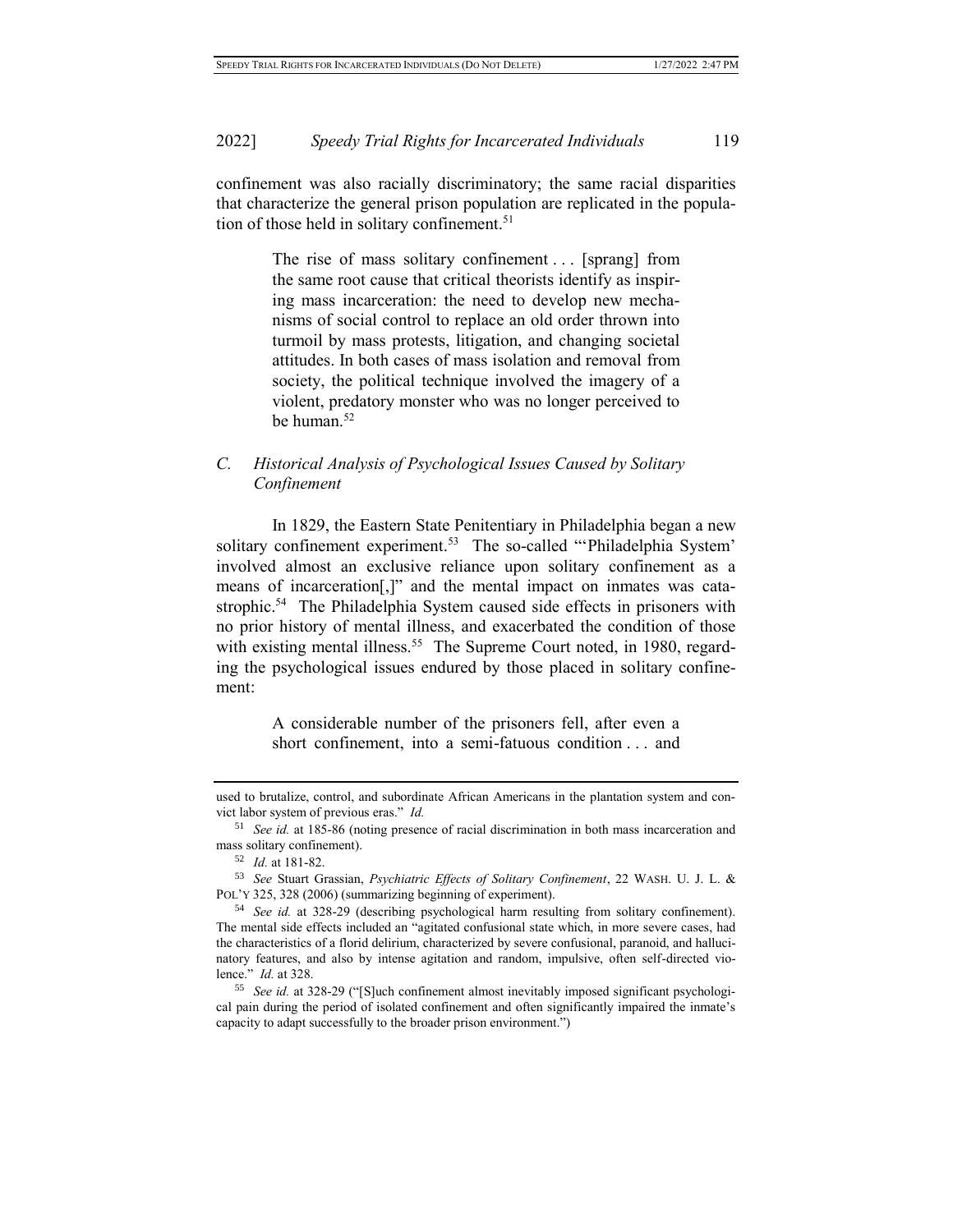others became violently insane; others, still, committed suicide; while those who stood the ordeal better were not generally reformed, and in most cases did not recover sufficient mental activity to be of any subsequent service to the community.<sup>56</sup>

Throughout the twentieth century, prisons specifically utilized to isolate inmates began to emerge across the United States.<sup>57</sup> By the 1990s, states increased the amount of supermax or control-unit prisons, and solitary confinement became a standard practice at these carceral facilities.<sup>58</sup> As the use of solitary confinement expanded, so, too, did popular opposition to the practice, as knowledge of the resulting irreversible damage became widespread.<sup>59</sup> By this time, the American public knew that "other symptoms manifesting from isolation included 'psychiatric syndrome, characterized by hallucinations; panic attacks; overt paranoia; diminished impulse control; hypersensitivity to external stimuli; and difficulties with thinking, and concentration and memory.<sup>"60</sup> Forensic psychiatrist Terry Kupers found that the conditions of supermax cells caused great harm to those who were relatively psychiatrically healthy, and even greater harm to those with pre-existing mental illness.<sup>61</sup> Those placed in solitary confinement are 78% more likely to die by suicide within the first year after their release, and 127% more likely to die of an opioid overdose within the first two weeks after their release.<sup>62</sup> Currently, public disapproval of solitary confinement lingers and is reflected by a large civil rights movement to abolish the practice altogether due to the same negative psychological ef-

<sup>59</sup> *See* Reiter, *supra* note 40 at 1604-05 (highlighting criticism denouncing solitary confinement as immoral and inhumane punishment).

<sup>60</sup> *See* Ruth Chan, Comment, *Buried Alive: The Need to Establish Clear Durational Standards for Solitary Confinement*, 53 J. MARSHALL L. REV. 235, 252 (2020) (discussing symptoms experienced due to solitary confinement).

<sup>56</sup> *In re* Medley, 134 U.S. 160, 168 (1890) (describing psychological impact of prolonged isolation).

<sup>57</sup> *See* Laura Sullivan, *Timeline: Solitary Confinement in U.S. Prisons*, NAT'L PUB. RADIO, (Jul. 26, 2006) https://www.npr.org/templates/story/story.php?storyId=5579901 (summarizing historical timeline of solitary confinement prisons).

<sup>58</sup> *See id.* ("Oregon, Mississippi, Indiana, Virginia, Ohio, Wisconsin and a dozen other states all buil[t] new, free-standing, isolation units.") The 1990s were considered a "building boom" era of supermax or control-unit prisons throughout the century. *Id.*

<sup>61</sup> *See id.* at 252-53 ("[P]risoners who spent long periods of time in solitary confinement exhibited anxious, paranoid, and angry behavior and had difficulty with concentration, cognition, and memory.")

<sup>62</sup> *See* Aaron Stagoff-Belfort, *Study Links Solitary Confinement to Increased Risk of Death After Release*, VERA INSTITUTE OF JUSTICE (Dec. 4, 2019) https://www.vera.org/blog/studylinks-solitary-confinement-to-increased-risk-of-death-after-release (stating statistics about placement in solitary confinement).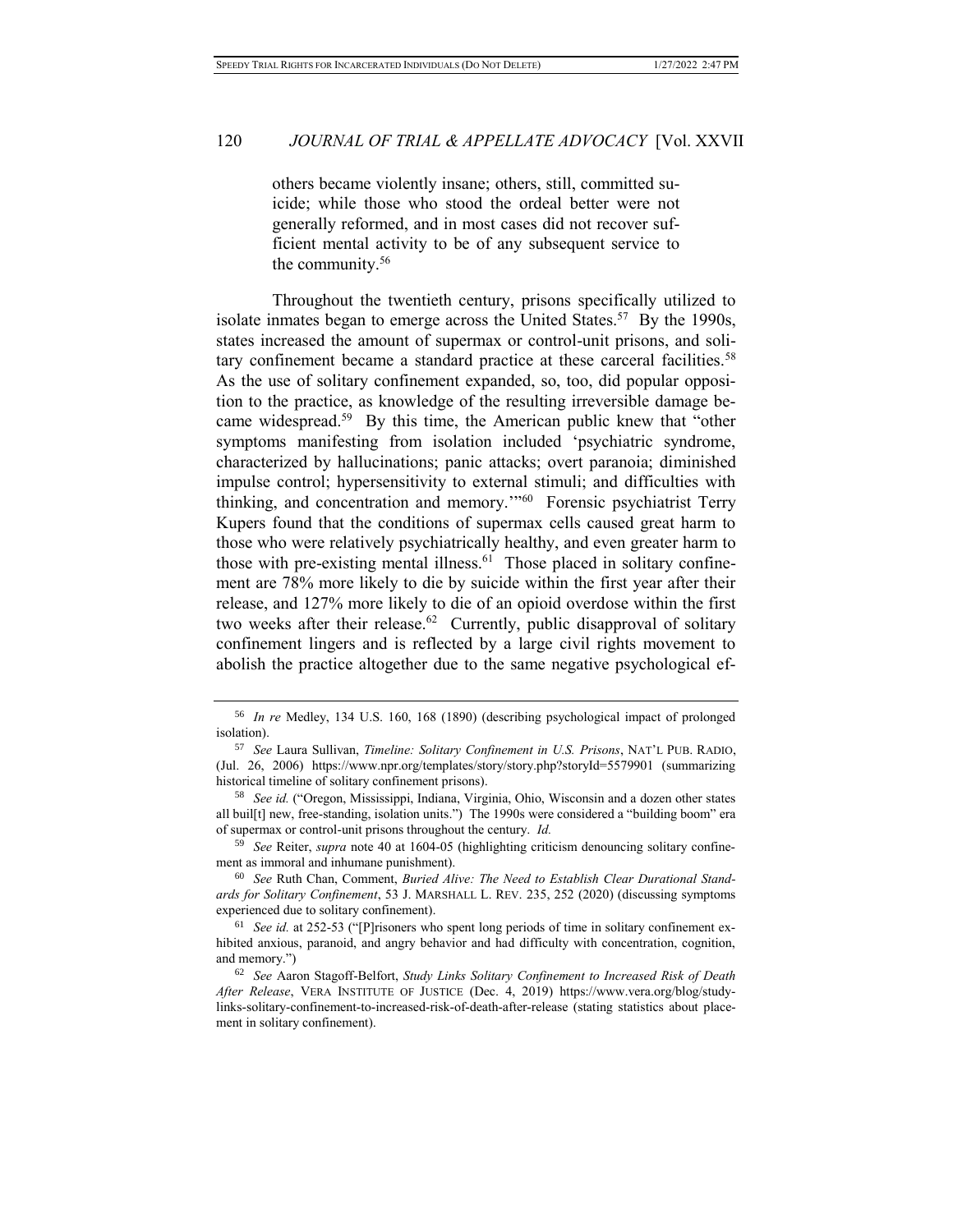fects that have always been apparent. $63$  In a country already suffering from a crippling mental health crisis, solitary confinement is an additional afront to the wellbeing of incarcerated Americans that inflicts long-term psychological trauma.<sup>64</sup>

A recent well-known, and tragic, case of solitary confinement is the story of Kalief Browder.<sup>65</sup> In 2010, Kalief was a sixteen-year-old boy living in the Bronx, New York, when someone accused him of stealing their backpack.<sup>66</sup> After his family could not afford bail, the Bronx County Criminal Court sent Kalief to Rikers Island.<sup>67</sup> Due to his involvement in physical altercations while at Rikers, Kalief spent the last two years of his imprisonment in solitary confinement, never having been convicted of a crime when, finally, prosecutors dropped the charges against him for lack of evidence and released him.<sup>68</sup>

In the years following Kalief's imprisonment on Rikers Island, he experienced psychological side effects due to his prolonged time in isolation, such as constant paranoia that people were after him.<sup>69</sup> He heard voices in his head, and often talked to himself.<sup>70</sup> Family members recall that Kalief did not seem like himself because he was always paranoid.<sup>71</sup> Tragically, Kalief died by suicide at his parents' Bronx home just two years after his release from Rikers.<sup>72</sup>

<sup>63</sup> *See We Can Stop Solitary*, AM. CIVIL LIBERTIES UNION, https://www.aclu.org/issues/prisoners-rights/solitary-confinement/we-can-stop-solitary (last visited Mar. 6, 2021) ("Officials in some states that formerly relied heavily on solitary confinement are now realizing that they should use public resources on proven policies that promote safe communities and fair treatment, and are successfully reducing the use of solitary . . . .")

<sup>64</sup> *See* Jamie Fellner & Jeffrey L. Metzner, *Solitary Confinement and Mental Illness in U.S. Prisons: A Challenge for Medical Ethics*, 38 J. AM. ACAD. PSYCH. & the L. 104, 104-5 (2010) (listing psychological side-effects of prolonged isolation); *see also The State of Mental Health in America*, MENTAL HEALTH AMERICA, https://mhanational.org/issues/state-mental-health-america (last visited, Nov. 28, 2021) (listing key findings of status of mental health in America); Alexandra Douglas, *Caging the Incompetent: Why Jail-Based Competency Restoration Programs Violate the Americans with Disabilities Act under* Olmstead v. L.C., GEO. J. LEGAL ETHICS, 525, 527 (2019) (noting population suffering from mental health issues within the prison system).

<sup>65</sup> *See Time: The Kalief Browder Story: Part 2 – The Island* (Netflix Mar. 8, 2017) (documenting Kalief Browder's experience at Rikers Island).

<sup>66</sup> *See id.* (highlighting lack of evidence involved in case against Kalief).

<sup>67</sup> *See id.* (detailing impact of not posting bail).

<sup>&</sup>lt;sup>68</sup> *See id.* (depicting prosecutor's shortcomings in establishing case).

See id. (showing interview with Kalief explaining paranoid thoughts).

<sup>70</sup> *See Time: The Kalief Browder Story: Part 5 – Injustice for All* (Netflix Mar. 29, 2017) (explaining specific paranoia symptoms).

<sup>71</sup> *See id.* (showing concerns from Kalief's family).

<sup>72</sup> *See id.* (explaining Kalief's tragic passing).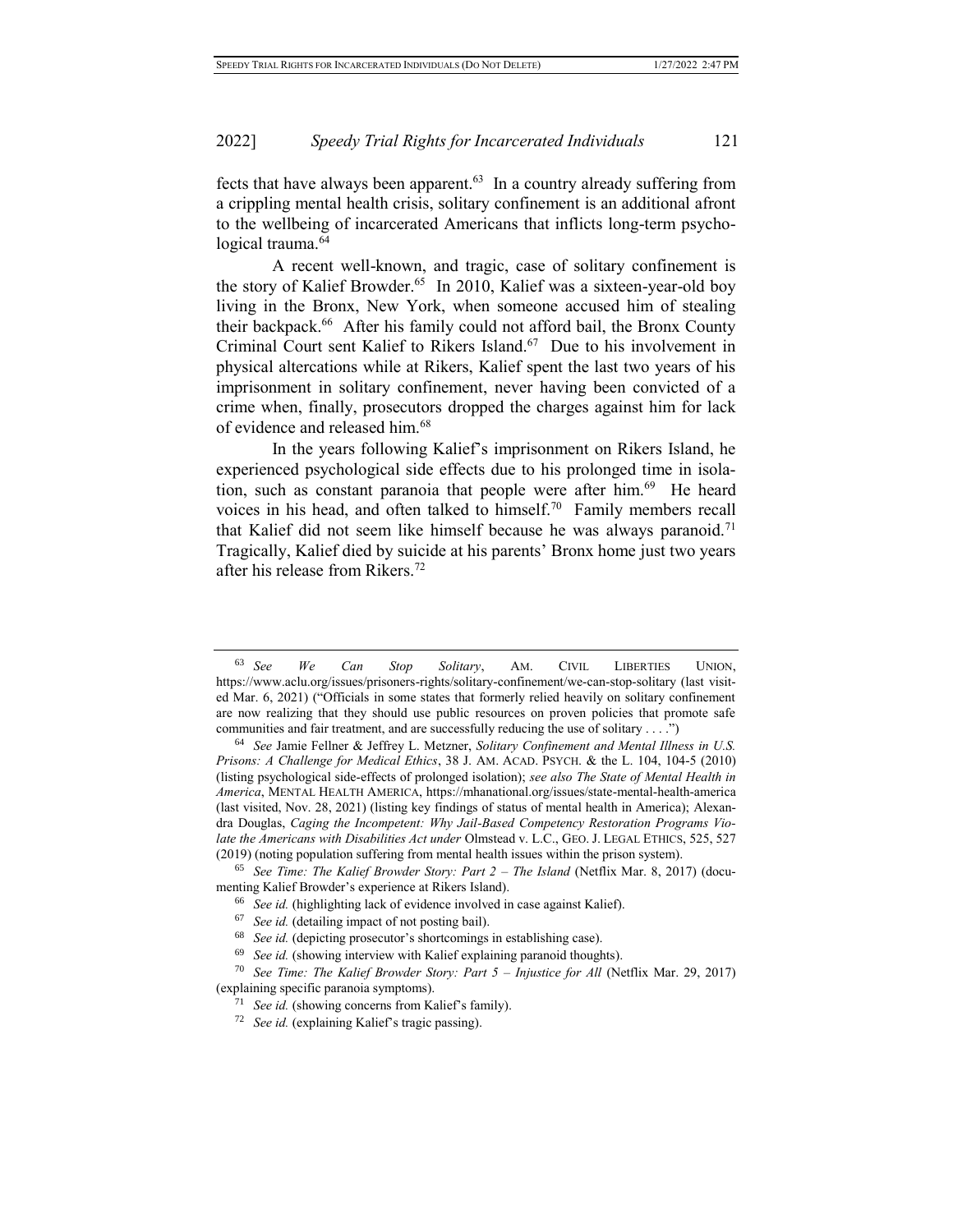# *D. The Court's Role in Carceral Punishment*

Historically, American courts have utilized the "hands-off doctrine[,]" which precludes judges from determining what rights survive incarceration.<sup>73</sup> In an effort to self-regulate and avoid the ire of the legislative or executive branches, courts proactively adopted this doctrine with a vow to simply not intervene in the operations of state penal institutions.<sup>74</sup> Given that "the management and control of these institutions are generally viewed as executive and legislative functions[,]" the hands-off doctrine ensured the courts were not using their federal power to dictate how states run their penal institutions.<sup>75</sup> Although the doctrine was eventually discredited in the mid to late 1990s, courts continued to utilize the hands-off doctrine on administrative segregation and supermax confinement.<sup>76</sup>

# *E. Case Law Preceding Bailey-Snyder*

The more frequent usage of administrative segregation caused an attendant rise in litigation principally about such usage, particularly in the form of inmates asserting that prolonged isolation constituted a violation of their Sixth Amendment right to a speedy trial.<sup>77</sup> The first instance of this type of litigation came in the 1970s, when circuit courts held that being placed in administrative segregation for a new criminal charge pending

<sup>73</sup> *See Legal Rights of Prisoners: The Hands-off Period*, L. LIBR. – AM. L. AND LEGAL INFO., https://law.jrank.org/pages/1761/Prisoners-Legal-Rights-hands-off-period.html (last visited Feb. 1, 2021) (stating prisoners had no legal right to humane conditions in confinement). "Judges refused to intervene on the ground that their function was only to free those inmates illegally confined, not to superintend the treatment and discipline of prisoners in penitentiaries." *Id.*; *see also The Hands-Off Period*, LEGAL RIGHTS OF PRISONERS, https://law.jrank.org/pages/1761/Prisoners-Legal-Rights-hands-off-period.html (last visited Mar. 6, 2021) (detailing judge's utilization of hands-off doctrine).

<sup>74</sup> *See Legal Rights of Prisoners: The Hands-off Period*, *supra* note 73 (reasoning courts felt they did not have proper solution to these kinds of issues). "The courts believed that they lacked the expertise to become involved in prison management and the corrections officials perceived judicial review as a threat to internal discipline and authority." *Id.* 

<sup>75</sup> *See id.* (explaining why courts used hand-off approach).

<sup>&</sup>lt;sup>76</sup> *See id.* (stating that hands-off doctrine was eventually phased out). "Courts and commentators began to recognize that the separation of powers does not foreclose judicial scrutiny when the legislature or executive acts unconstitutionally." *Id.*; *see also* Lobel, *supra* note 49, at 184 ("[B]y the mid-to late 1990s, the courts had developed a largely hands-off policy on administrative segregation and supermax confinement.")

<sup>77</sup> *See*, *e.g.*, Rivera v. Toft, 477 F.2d 534, 535-36 (10th Cir. 1973) (holding that administrative segregation is not synonymous with "arrest"); United States v. Duke, 527 F.2d 386, 390 (5th Cir. 1976) ("[W]e do not hold administrative segregation to constitute an arrest because of what we consider to be the essential nature of that act."); United States v. Blevins, 593 F.2d 646, 647 (5th Cir. 1979) ("Blevins' confinement in administrative segregation is not an 'arrest' or an 'accusal' for sixth amendment purposes.")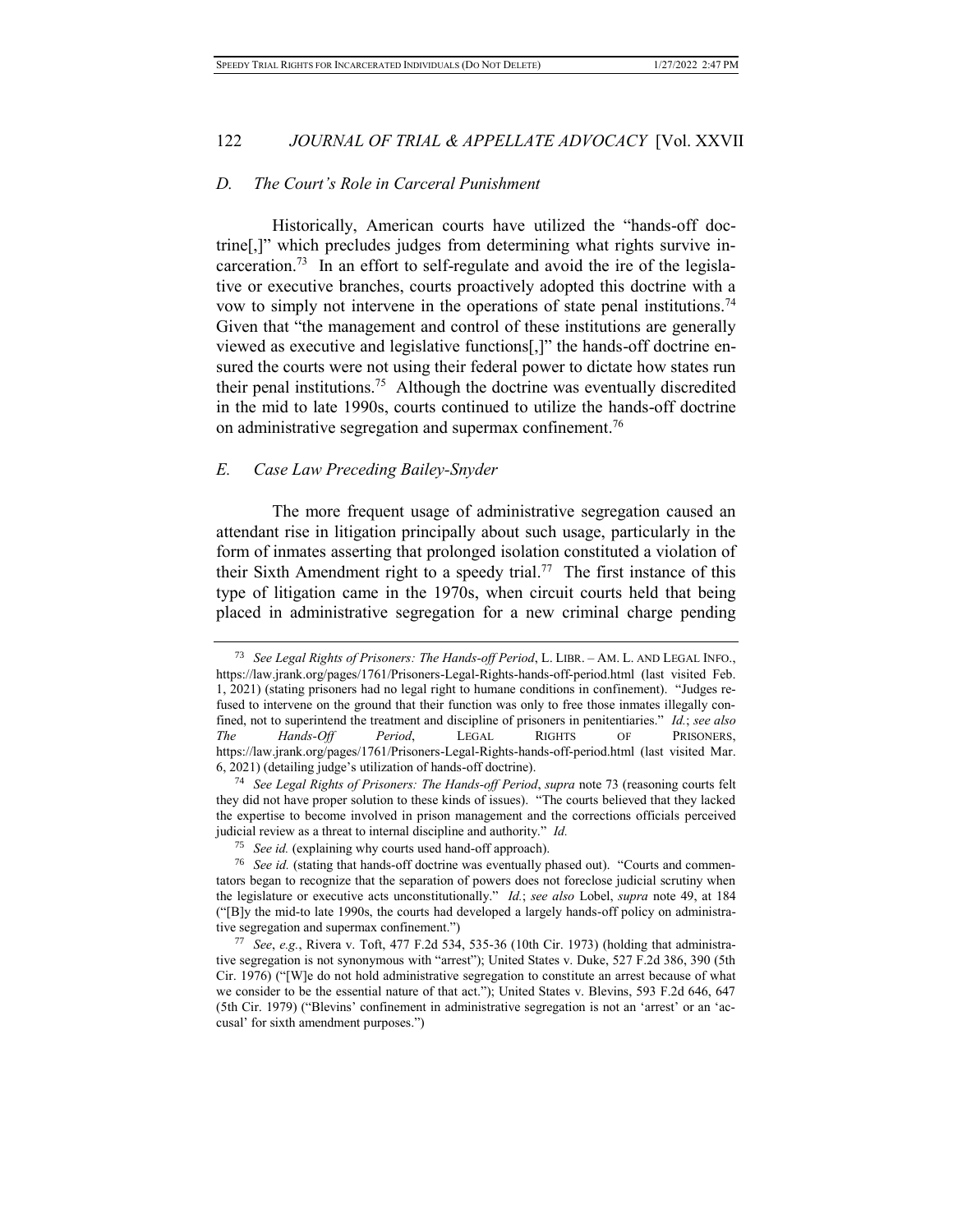criminal investigation is not the same as an arrest, and therefore refused to extend the right to a speedy trial in these instances.<sup>78</sup> Defendants frequently raised Sixth Amendment arguments well into the 1980s, but courts continued to refuse to extend the fundamental right to speedy trial to administrative segregation for a new criminal charge.<sup>79</sup> Finally, in *United States v. Bailey- Snyder*, the Third Circuit addressed the question posed by Judge Kelly's Eighth Circuit concurring opinion—whether administrative segregation for a new charge should be considered an arrest within the meaning of the Sixth Amendment right to speedy trial—but ultimately sided with their sister courts in holding that it should not. $80$ 

#### III. FACTS

#### *A. Underlying Case*

In 2015, appellant James Bailey-Snyder was incarcerated at Schuylkill, the Federal Correctional Institution in Minersville, Pennsylvania, when he was allegedly found with "a seven-inch homemade plastic weapon (shank) on his person."<sup>81</sup> Correctional officers then moved him to administrative segregation, where he remained in solitary confinement for twenty-three hours each weekday in the Special Handling Unit ("SHU") pending further investigation by the Federal Bureau of Investigation  $("FBI")$ .<sup>82</sup> In June, 2016, Bailey-Snyder was eventually indicted on one count of possession of a prohibited object in prison after having spent eleven months in the SHU.<sup>83</sup> Bailey-Snyder moved to dismiss the indictment

<sup>78</sup> *See Rivera*, 477 F.2d at 536 ("Actions of prison officials in disciplining inmates are not subject to judicial review in the absence of arbitrariness or caprice.")

<sup>79</sup> *See* United States v. Mills, 641 F.2d 785, 787 (9th Cir. 1981) ("Administrative segregation by the prison board is not an 'arrest' or 'accusal' for speedy trial purposes."); *see also* United States v. Daniels, 698 F.2d 221, 223 (4th Cir. 1983) ("In all the cases where this question has been directly addressed, the courts have found that segregative confinement of a prison inmate is not the equivalent of an arrest for purposes either of the Rule or of the constitutional provisions.")

<sup>80</sup> *See* 923 F.3d 289, 291 (3d Cir. 2019) (holding administrative segregation while under investigation for new crime does not trigger sixth amendment).

<sup>81</sup> *See id.* at 292 (explaining nature of accusations).

<sup>82</sup> *See id.* (stating Bailey-Snyder remained in isolation pending further investigation); *see also* Petition for Writ of Certiorari at 2-3, *Bailey-Snyder*, 923 F.3d 289 (No. 19-742) (stating Bailey-Snyder's confinement was for 23 hours each weekday). "His isolation was typical of the modern solitary confinement regime. For 23 hours each weekday, he was confined to a singleperson cell. There, he endured social and environmental isolation. Still, the government did not move quickly." *Id.*

<sup>83</sup> *See Bailey-Snyder*, 923 F.3d at 292 (describing cause for indictment); *see also* Petition for Writ of Certiorari at 3, *Bailey-Snyder*, 923 F.3d 289, (No. 19-742) (specifying indictment was for possession of shank).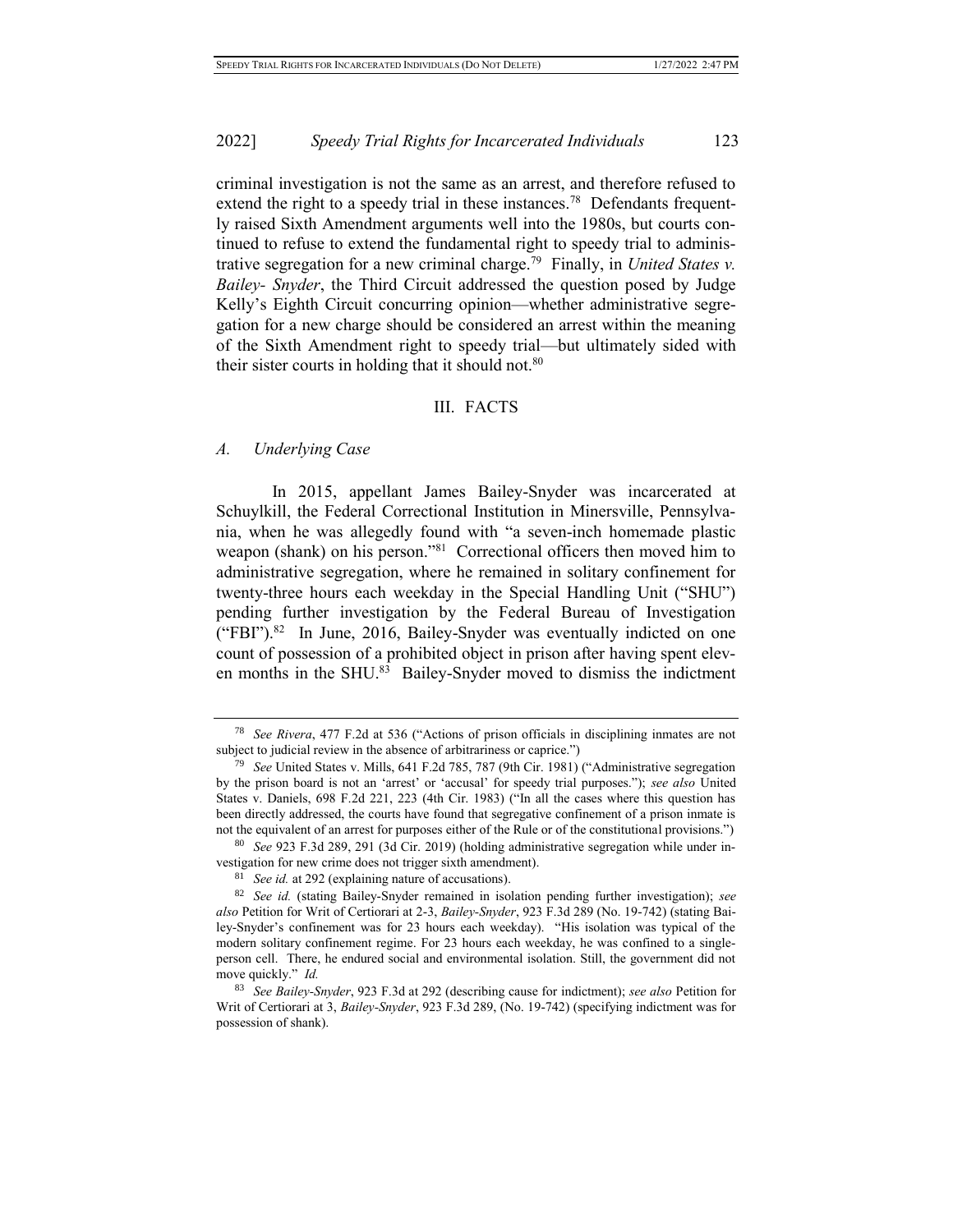on the grounds that his prolonged confinement in the SHU violated both his constitutional and statutory rights to a speedy trial.<sup>84</sup> The District Court denied the motion without holding an evidentiary hearing, and the case went to trial a month later.<sup>85</sup> During trial, the defense attempted to undermine the officers' credibility by pointing to possible Bureau of Prisons ("BOP") incentive programs for recovering contraband.<sup>86</sup> The Government rebutted this claim, but did not offer much evidence in support of their rebuttal.<sup>87</sup> After being convicted and sentenced to 30 months additional imprisonment, running consecutively to his underlying conviction, Bailey-Snyder appealed.<sup>88</sup>

# *B. United States v. Bailey-Snyder*

On appeal, Bailey-Snyder argued that his constitutional and statutory rights had been violated.<sup>89</sup> As an issue of first impression for the Third Circuit, the court considered the question of "whether speedy trial rights attach when a prisoner is placed in administrative segregation[.]"<sup>90</sup> Nonetheless, the Third Circuit aligned with its sister courts in deciding that administrative segregation was not an arrest within the meaning of the Sixth Amendment, and therefore declined to extend the constitutional speedy trial right "to the period prior to arrest."<sup>91</sup>

<sup>84</sup> *See Bailey-Snyder*, 923 F.3d at 292 ("Focusing on his placement in administrative segregation as the start of the speedy trial clock, Bailey-Snyder moved to dismiss his indictment, alleging violations of his constitutional and statutory rights to a speedy trial.")

<sup>&</sup>lt;sup>85</sup> *See id.* ("Reasoning that placement in the SHU does not constitute an arrest or accusation that would trigger speedy trial rights.")

<sup>86</sup> *See id.* (explaining defense counsel cross-examined officers regarding incentive programs for recovering contraband).

<sup>&</sup>lt;sup>87</sup> *See id.* ("The Government's only other witness was the FBI agent who investigated the case.")

<sup>88</sup> *See id.* at 293 (stating Bailey-Snyder filed a timely appeal).

<sup>89</sup> *See Bailey-Snyder*, 923 F.3d 289 at 294 (outlining Bailey-Snyder's arguments). Constitutionally, he argued "that SHU placement (like an arrest) . . . restrains the inmate's liberty, worries friends and family, prevents the inmate from gathering evidence, and focuses the prison population's obloquy on the segregated inmate." *Id.* Statutorily, he argued that the delay prior to his indictment violated the Speedy Trial Act, which requires the Government "to file an indictment or information against a defendant 'within thirty days from the date on which such individual was arrested or served with a summons in connection with such charges.'" *Id.* (quoting United States v. Oliver, 238 F.3d at 473).

<sup>90</sup> *See id.* at 291 (stating court had never addressed this particular issue before). "This appeal presents a question of first impression in this Court: does an inmate's placement in administrative segregation while he is under investigation for a new crime trigger his right to a speedy trial under the Sixth Amendment or the Speedy Trial Act?" *Id.* 

<sup>91</sup> *See Bailey-Snyder*, 923 F.3d at 293-94 (quoting United States v. Marion, 404 U.S. 307, 313 (1971)) (agreeing with all five circuit courts that have considered this issue on appeal). The Third Circuit held that their sister courts persuasively rebutted claims like Bailey-Snyder's for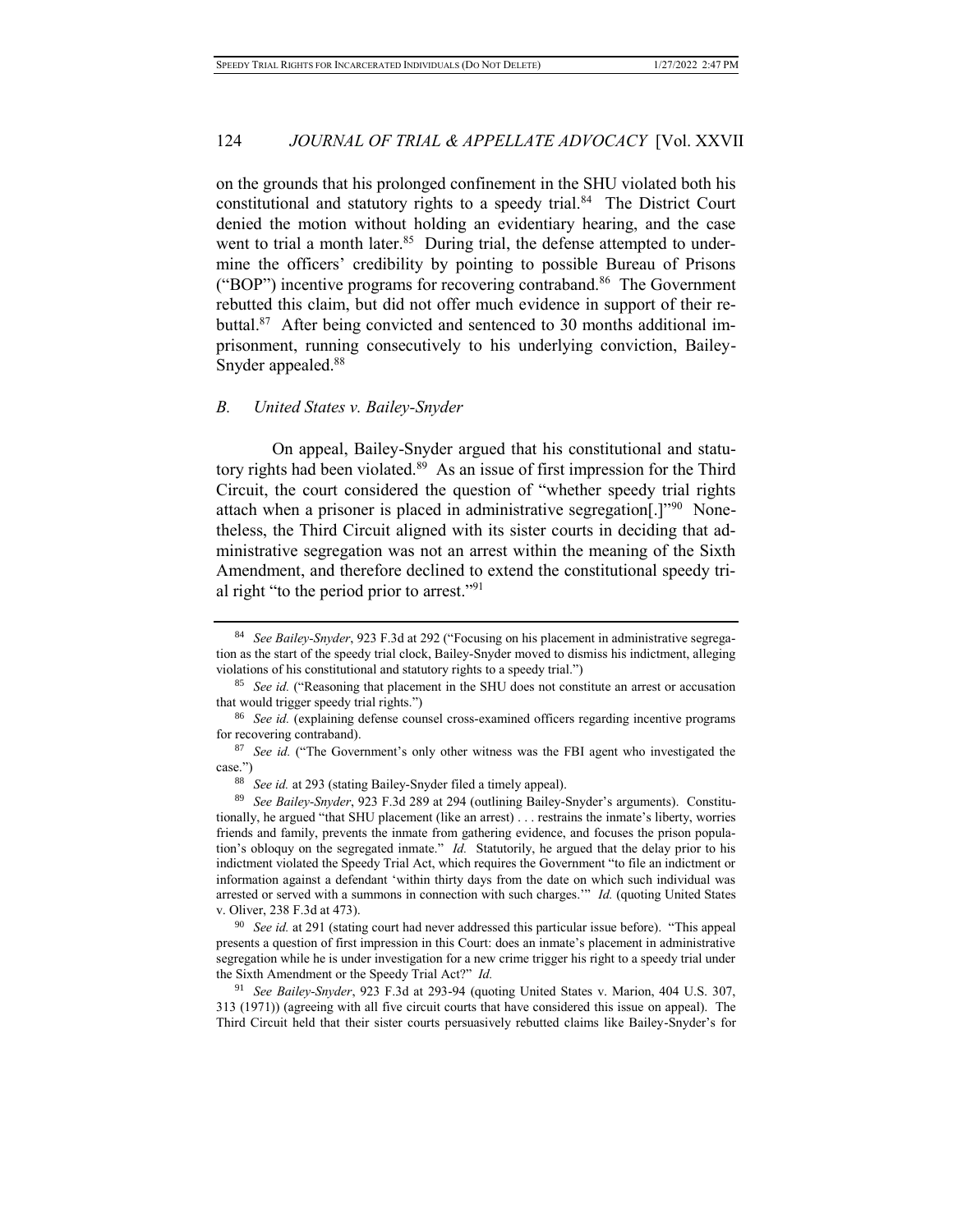The court's conclusion rested on four bases. First, solitary confinement imposed for this purpose occurs in "the peculiar context of a penal institution where the curtailment of liberty is the general rule, not the exception." Second, prison officials may transfer prisoners to solitary confinement for non-prosecutorial reasons . . . . Third, other circuits had previously held that solitary confinement could not amount to an arrest. [Fourth], the Third Circuit also placed significant weight on an (erroneous) belief that Mr. Bailey-Snyder could administratively challenge his solitary confinement during the pendency of the FBI referral. $92$ 

The court held that the District Court correctly denied Bailey-Snyder's motion to dismiss the indictment for a speedy trial violation because being placed in administrative segregation does not constitute an "arrest" within the meaning of the Sixth Amendment.<sup>93</sup> The court further reasoned that "inmates like Bailey-Snyder have an opportunity to administratively challenge their segregation's length prior to arrest or accusation<sup>[1]</sup><sup>194</sup> In light of this decision, in January 2020, Bailey-Snyder petitioned to the Supreme Court for further review, arguing that precedent followed by the circuit courts regarding administrative segregation and the right to speedy trial "disregards both the foundational nature of the speedy trial right, and our present understanding of the threat of the modern solitary confinement regime."<sup>95</sup> The Court denied the petition for writ of certiorari. 96

speedy trial rights to attach when placed in administrative segregation pending criminal investigation. *Id.* at 294.

<sup>92</sup> *See* Petition for Writ of Certiorari at 26-27, *Bailey-Snyder*, 932 F.3d 289 (No. 19-742).

<sup>93</sup> *See id.* at 293-96 (blaming denial of right to speedy trial on opportunity to administratively challenge segregation length).

<sup>94</sup> *See Bailey-Snyder*, 923 F.3d at 294 (explaining administrative remedies for inmates like Bailey-Snyder).

<sup>95</sup> *See* Petition for Writ of Certiorari at 26-27, *Bailey-Snyder*, 923 F.3d 289 (No. 19-742) (citation omitted) (petitioning to Supreme Court). "The time has come for this court to resolve the question it left unanswered decades before the true cost of solitary confinement became known." *Id.*

<sup>96</sup> *See* Bailey-Snyder v. United States, 140 S. Ct. 847 (2020) (denying petition for writ of certiorari).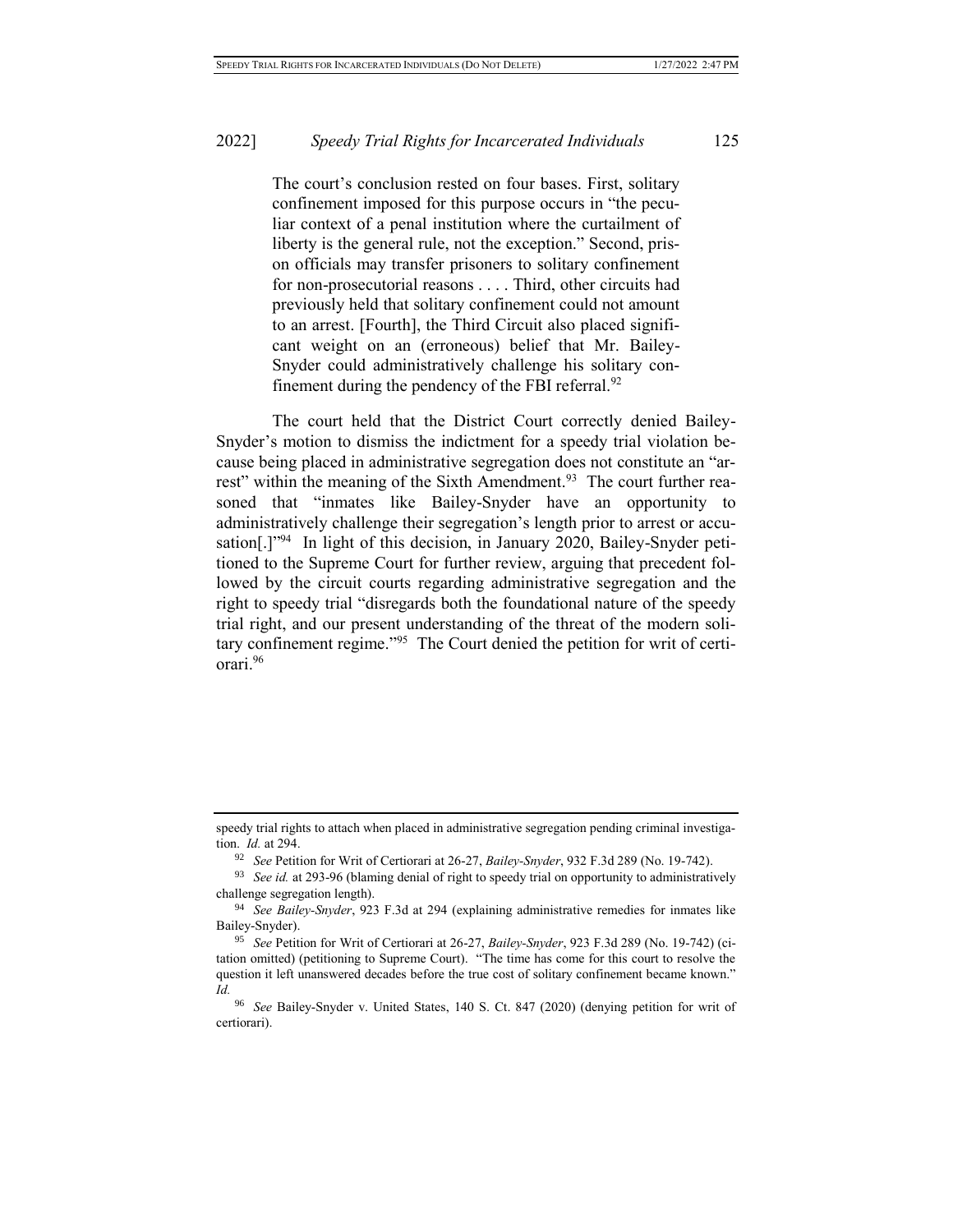# *C. Arrest vs. Administrative Segregation*

Arrests require probable cause to believe the accused committed a crime.<sup>97</sup> Once police establish probable cause, they have the authority to take the accused into custody for the purpose of charging the person with that crime.<sup>98</sup> Courts classify an "arrest" as "a public act that may seriously interfere with the defendant's liberty . . . and [] may disrupt [their] employment, drain [their] financial resources, curtail [their] associations, subject [them] to public obloquy, and create anxiety in [themselves], [their] family, and [their] friends."<sup>99</sup>

Administrative segregation is not clearly defined, but courts deem it as the equivalent of solitary confinement.<sup>100</sup> Typically, administrative segregation separates an inmate from the general population who corrections officers deem a threat to themselves, other inmates, or prison officials from the general prison population.<sup>101</sup> For more serious offenses, inmates must build a defense against the charges that landed them in administrative segregation.<sup>102</sup> Administrative segregation is commonly used as a consequence of a new "charge" against an inmate while incarcerated, resulting in

<sup>101</sup> *See* Elli Marcus, Comment, *Toward a Standard of Meaningful Review: Examining the Actual Protections Afforded to Prisoners in Long-Term Solitary Confinement*, 163 U. PA. L. REV. 1159, 1162 (2015) (explaining purpose of administrative segregation); *see also* Petition for Writ of Certiorari at 22, United States v. Bailey-Snyder, 923 F.3d 289 (3d Cir. 2019) (No. 19-742) (listing reasons prison officials segregate inmates). "Prison officials . . . segregate inmates for myriad reasons, including: investigation, discipline, protection, prevention, and transition." Petition for Writ of Certiorari at 22, *Bailey-Snyder*, 923 F.3d 289 (No. 19-742) (citations omitted).

<sup>102</sup> *See* Woff v. McDonnell, 418 U.S. 539, 563-64 (1974) (detailing necessity of preparation time for inmates to prepare defense against new charges); James E. Robertson, Commentary, *"Catchall" Prison Rules and the Courts: A Study of Judicial Review of Prison Justice*, 14 ST. LOUIS U. PUB. L. REV. 153, 156-57 (1994) (describing how inmates are expected to build their defense). *See generally Jailbirds* (Netflix May 10, 2019) (showing inmates pleading to charges brought against them while incarcerated).

<sup>97</sup> *See* U.S. CONST. amend. IV. (requiring probable cause for searches and seizures); *see also*  United States v. Marion, 404 U.S. 307, 320 (1971) (detailing requirements of a lawful arrest).

<sup>98</sup> *See* Wayne R. LaFave, et al., *Principles of Criminal Procedure: Post-Investigation* 333-34 (Thomson Reuters, 2nd ed. 2009) (noting elements of arrest).

<sup>99</sup> *See Marion*, 404 U.S. at 320 (describing "restraints imposed by arrest").

<sup>100</sup> *See* Apodaca v. Raemisch, 139 S. Ct. 5, 6 (mem. 2018) (clarifying interchanging use of administrative segregation and solitary confinement). "[T]hey were held in what is often referred to as 'administrative segregation,' but what is also fairly known by its less euphemistic name: solitary confinement." *Id.*; *see also* Estelle v. Gamble, 429 U.S. 97, 100 n.5 (1976) (explaining interchanging use of terms "solitary confinement" and "administrative segregation"). "There are a number of terms in the complaint whose meaning is unclear, and with no answer from the State, must remain so. For example, 'administrative segregation' is never defined. The Court of Appeals deemed it the equivalent of solitary confinement." *Id.*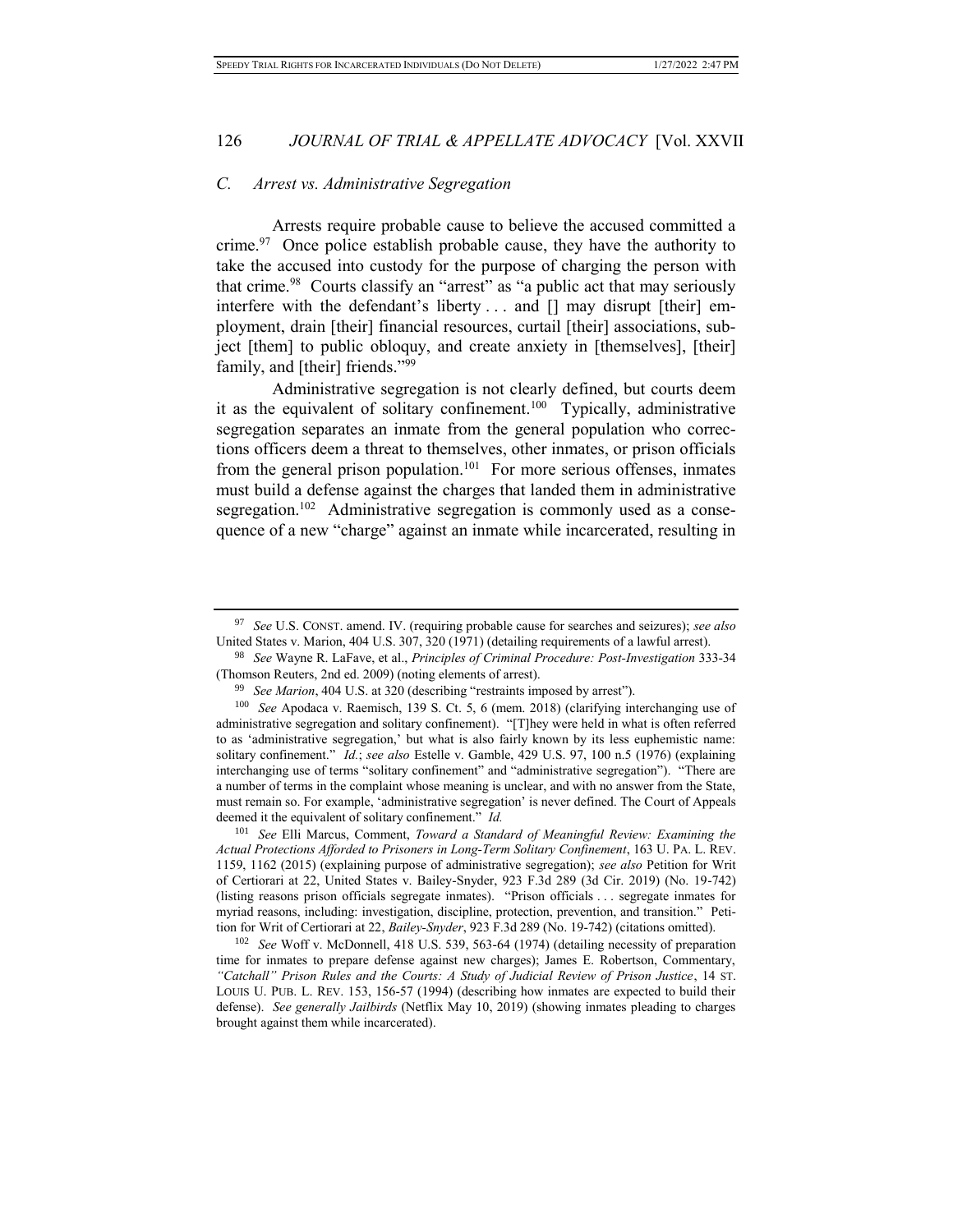a criminal investigation by prosecutors.<sup>103</sup> Inmates placed in administrative segregation are typically placed in single inmate pods, and isolated for approximately twenty-two to twenty-four hours a day.<sup>104</sup> Most jurisdictions in the United States do not require a maximum hour limit—the point after which prisoners must be released back into the general prison population while a global standard exists that solitary confinement should not last more than fifteen days.<sup>105</sup>

# *D. Procedure: Arrests v. Administrative Segregation*

Following arrest, an accused is brought to the court to be arraigned and to respond to the charges being brought against him or her.<sup>106</sup> Depending on the accused's plea, trial preparation commences, hopefully, in accordance with the accused's right to a speedy trial.<sup>107</sup> The accused must assert this right, but he can also choose to waive it.<sup>108</sup> When determining whether the accused's speedy trial right has been violated, the Supreme Court in *Barker v. Wingo* balanced the following factors: (1) the length of delay, (2) the reason for delay, (3) the time and manner in which the defendant has asserted his right, and (4) the degree of prejudice to the defendant the delay has caused.<sup>109</sup> The Speedy Trial Act serves "to assist in reducing crime and the danger of recidivism by requiring speedy trials<sup>[1]'110</sup>

<sup>103</sup> *See Bailey-Snyder*, 923 F.3d at 292 (stating Bailey-Snyder was indicted on charges of new crime while incarcerated); Hewitt v. Helms, 459 U.S. 460, 464 (1983) (exampling inmate charged with crime while incarcerated). *See generally Jailbirds* (Netflix May 10, 2019) (demonstrating inmates charged for crimes resulting in administrative segregation).

<sup>104</sup> *See* Frost, *supra* note 8, at 6 (listing distinct features of solitary confinement); *see also*  Valerie Kiebala & Sal Rodriquez, *FAQ*, *Solitary Confinement in the United States*, SOLITARY WATCH, https://solitarywatch.org/facts/faq/ (Dec. 2018) (acknowledging that inmates often endure solitary confinement for twenty-three to twenty-four hours per day).

<sup>105</sup> *See* Kiebala & Rodriguez, *supra* note 104 (stating forty-two jurisdictions report no maximum limit); *see also* Amy Fettig, et al., *Seeing into Solitary: A Review of the Laws and Policies of Certain Nations Regarding Solitary Confinement of Detainees*, WEIL, GOTSHAL & MANGES  $LLP$  at 11 (Aug. 2016), https://www.weil.com/~/media/files/pdfs/2016/un\_special\_report\_solitary\_confinement.pdf (explaining United Nations' call for global ban on solitary confinement exceeding fifteen days).

<sup>106</sup> *See* LaFave, et al., *supra* note 98, at 13 (describing arraignment process).

<sup>107</sup> *See id*. at 14 (outlining timeline of a criminal trial).

<sup>108</sup> *See id*. at 333-34 (detailing procedure of the right to speedy trial).

<sup>109</sup> *See* Barker v. Wingo, 407 U.S. 514, 530 (1972) (listing balancing test factors courts use to determine violation of speedy trial rights).

<sup>110</sup> *See* Speedy Trial Act of 1974, Pub. Law. No. 93-619 (1975) (stating purpose of Speedy Trial Act).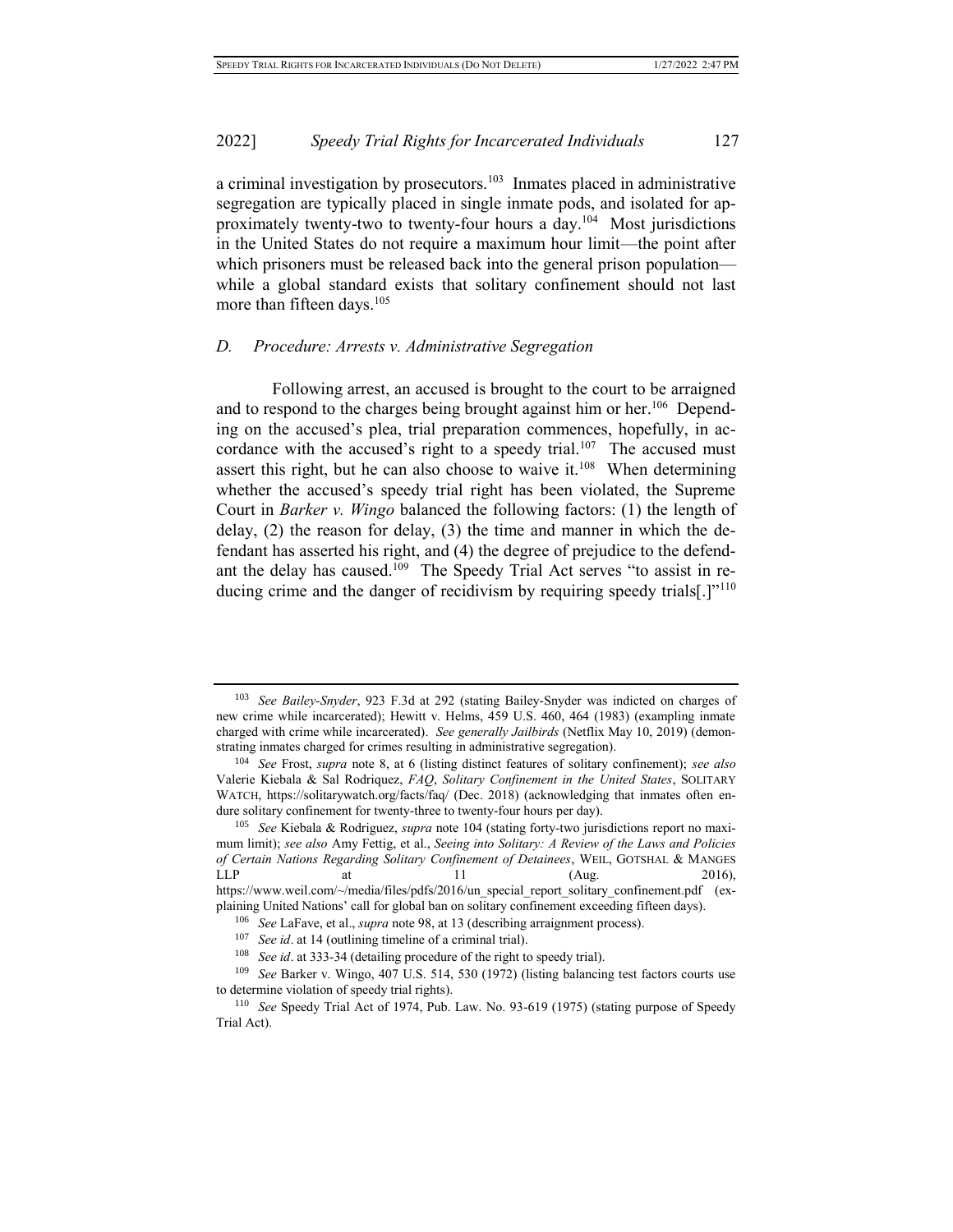It is meant to regulate the time in which a trial begins after arrest, and theoretically ensure no undue delay in criminal prosecutions.<sup>111</sup>

When correctional authorities place inmates in administrative segregation on accusations of a major offense against *internal* rules, those authorities organize and conduct their own internal disciplinary hearing.<sup>112</sup> An inmate facing such a hearing is informally "charged[,]" and is subjected to a completely internal review process.<sup>113</sup> Inmates have the "opportunity" to administratively challenge their segregation's length prior to arrest or accusation[.]"<sup>114</sup> Conversely, if an inmate is placed in solitary confinement while police and prosecutors build a criminal case against them, like Bailey-Snyder, the inmate cannot avail themselves of the administrative remedies previously discussed.<sup>115</sup> In these situations, "it is effectively the speedy trial right or nothing that stands in the way of government overreach."<sup>116</sup>

Even though tribunals staffed by the prison's own officers face "obvious pressure to resolve a disciplinary dispute in favor of the institution . . .," their use is not unconstitutional as long as the charging officer, witnesses, and other persons substantially involved in the circumstances underlying the charge are recused.

*Id.* at 157-58 (footnotes omitted).

<sup>114</sup> *See* United States v. Bailey-Snyder, 923 F.3d 289, 294 (3rd Cir. 2019) (pointing to alternative remedy for inmates who are administratively segregated).

<sup>115</sup> *See* Petition for Writ of Certiorari at 23, *Bailey-Snyder*, 923 F.3d 289 (No. 19-742) (highlighting administrative remedies are for other uses of solitary confinement not resulting in criminal investigation).

Likewise, if prison officials were to throw a prisoner in solitary confinement for some purpose other than to detain him pursuant to a criminal investigation, speedy trial rights would not attach. Instead, the prisoner could avail himself of the administrative remedies denied Mr. Bailey-Snyder. The habeas and civil rights statutes are no substitute for speedy trial rights—litigating such claims takes years, and prisoners rarely prevail.

#### *Id.* at 23.

<sup>116</sup> *See id.* (explaining lack of relief options "[f]or prisoners detained in solitary confinement to permit police and prosecutors to build a criminal case").

<sup>111</sup> *See* Kerry J. Eudy & Ira K. Packer, *Speedy Trial Act of 1974*, J. OF THE A. ACAD. OF PSYCH & THE L. (Sept. 2007), http://jaapl.org/content/35/3/393 (detailing purpose of Speedy Trial Act).

<sup>112</sup> *See* Robertson, *supra* note 102, at 156 (explaining start of formal disciplinary process).

<sup>&</sup>lt;sup>113</sup> *See id.* at 156-57 (describing each step of disciplinary process). Fellow inmates or members of the prison staff act as counsel substitutes for inmates, and their task is to "carry out the most basic, reasonable, and non-disruptive requests of the inmate." *Id.* (quoting Pino v. Dalshelm, 605 F. Supp. 1305, 1318 (S.D.N.Y. 1984). The inmate can gather witnesses and advance their defense until it is time for the impartial adjudication, which is carried out by corrections officers. *Id.*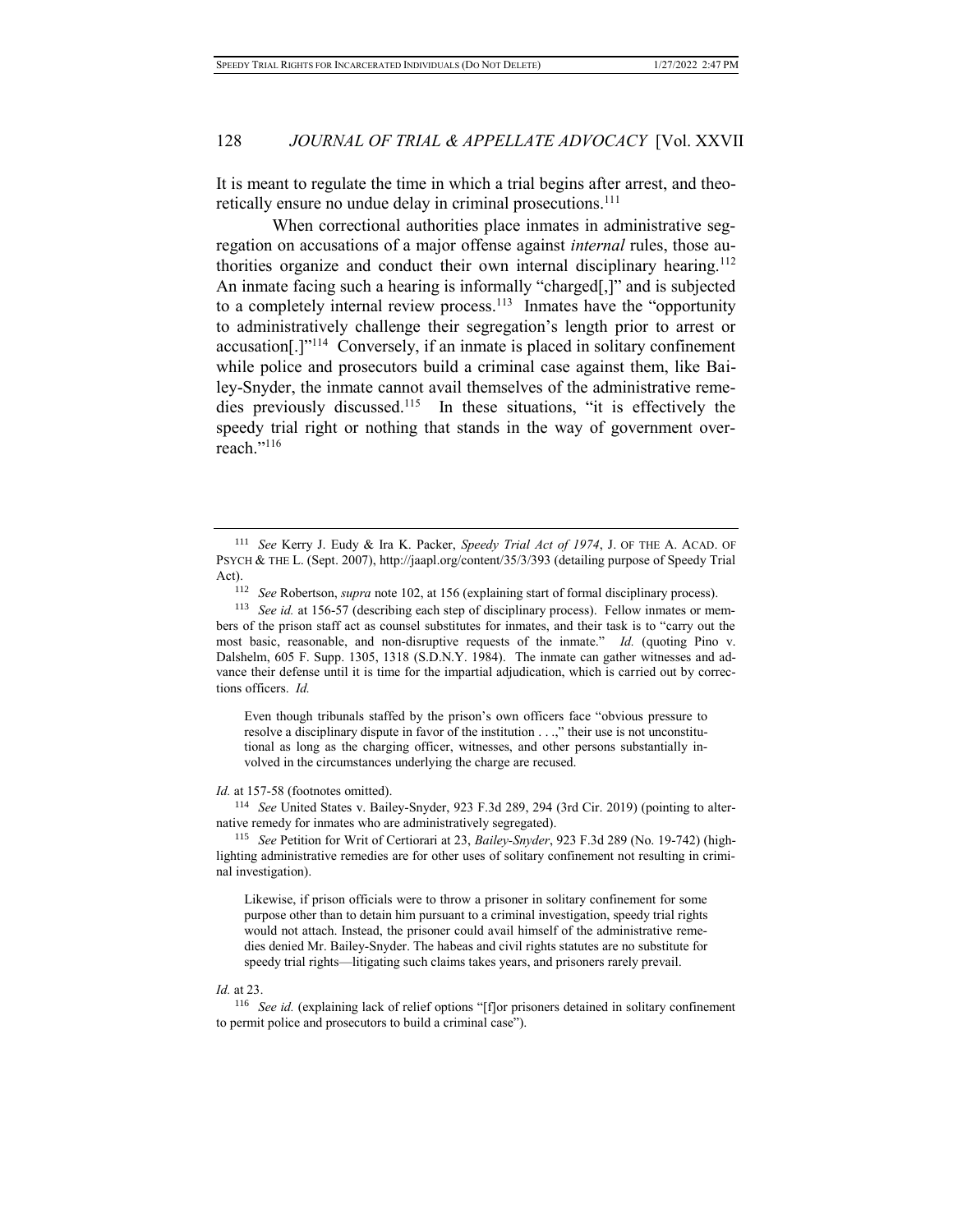#### *E. Building a Case After Prolonged Isolation*

Prolonged isolation can lead to issues for a defendant when attempting to build a strong defense in preparation for trial.<sup>117</sup> The Court in *Barker* explained that "if a defendant is locked up, he is hindered in his ability to gather evidence, contact witnesses, or otherwise prepare his defense."<sup>118</sup> If the defendant is isolated from the general population where the incident occurred, they are unable to communicate with the witnesses and examine the evidence relevant to their case while the prosecution has the luxury of building a case against the defendant.<sup>119</sup> These issues are considered in the *Barker* balancing test—when determining the prejudice factor—because they go to the accused's interest in maintaining a speedy trial. $120$ 

Additionally, prolonged isolation often causes mental health issues, which possibly leads to determinations that a defendant is incompetent to stand trial.<sup>121</sup> The Court "recognize<sup>[s]</sup> that a defendant has a constitutional right 'not to be tried while legally incompetent,' and that a State's 'failure to observe procedures adequate to protect a defendant's right not to be tried or convicted while incompetent to stand trial deprives him of his due process right to a fair trial.'"<sup>122</sup> Although defendants have a constitutional right to competency at trial, the Court finds constitutionally the burden is on defendants to prove incompetency.<sup>123</sup> The Court has said that in order to be deemed competent to stand at trial, a defendant must be able to con-

<sup>&</sup>lt;sup>117</sup> *See id.* at 24 ("[U]nder the prevailing rule, the government could hold a prisoner in dangerous isolation definitely, enabling it to gradually build a case while the prisoner's ability to do the same diminishes with each passing day.")

<sup>118</sup> *See id.*; Barker v. Wingo, 407 U.S. 514, 533 (1972) (explaining why it could be difficult for defendants to prepare strong defenses while incarcerated).

<sup>119</sup> *See* Petition for Writ of Certiorari at 24, *Bailey-Snyder*, 923 F.3d 289 (No. 19-742) (describing difficulty in maintaining favorable witnesses over time).

<sup>120</sup> *See Barker*, 407 U.S. at 530 (accepting balancing test approach).

<sup>121</sup> *See* Medina v. California, 505 U.S. 437, 440 (1992) (setting standard for mentally incompetent defendant). "A defendant is mentally incompetent 'if, as a result of mental disorder or developmental disability, the defendant is unable to understand the nature of the criminal proceedings or to assist counsel in the conduct of a defense in a rational manner.'" *Id.; see also* Kirsten Weir, *Alone, in 'the hole*,' 43 AM. PSYCH. ASSN., 54, 54 (2012) (listing extreme mental health problems inmates suffer from prolonged isolation). "[M]any segregated prisoners reportedly suffer from mental health problems including anxiety, panic, insomnia, paranoia, aggression and depression . . . . " Weir *supra*, at 54. "The rule that a criminal defendant who is incompetent should not be required to stand trial has deep roots in our common-law heritage." *Medina*, 505 U.S. at 446.

<sup>&</sup>lt;sup>122</sup> *See Medina*, 505 U.S. at 449 (describing Court's recognition of legally incompetent defendants' constitutional rights not to be tried).

<sup>&</sup>lt;sup>123</sup> *See id.* at 452 (placing burden on defendant to prove incompetency).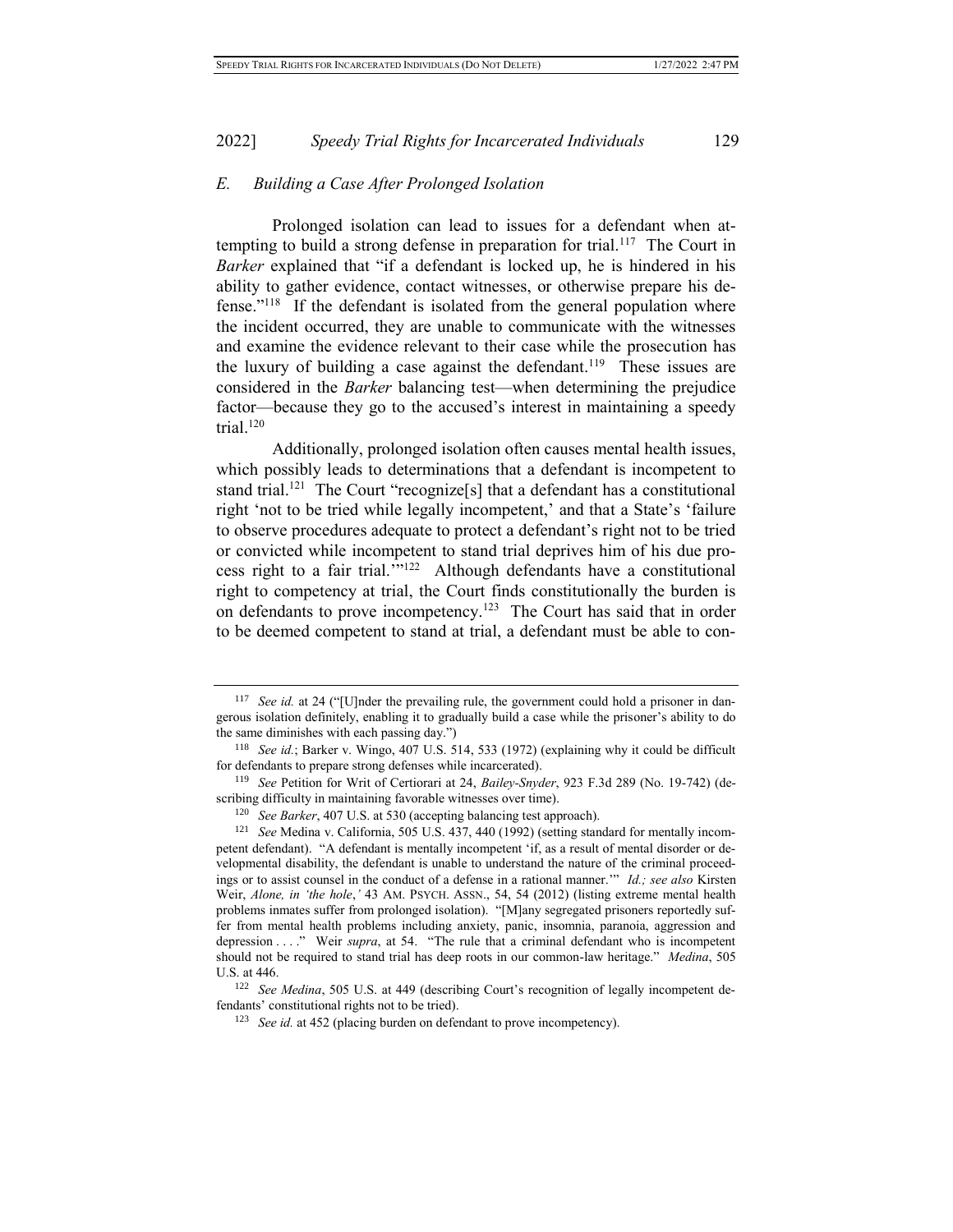sult with their lawyer with a reasonable degree of rational understanding and be able to comprehend the facts of the proceedings against them.<sup>124</sup>

Procedural safeguards for defendants deemed mentally incompetent for the purposes of standing at trial exist; a defendant may file a motion for a hearing to determine the mental competency of the defendant.<sup>125</sup> "Where the evidence raises a 'bona fide doubt' as to a defendant's competence to stand trial, the trial judge on his own motion must . . . conduct a hearing to determine competency to stand trial."<sup>126</sup> If the court finds, by a preponderance of the evidence, that the defendant is suffering from a mental disease, the defendant should be sent to a "suitable facility" for treatment until their mental condition improves for trial.<sup>127</sup>

# IV. ANALYSIS

The U.S. should no longer practice solitary confinement because of its barbaric nature and the resultant harm it wreaks on the incarcerated.<sup>128</sup> Because the Supreme Court remains reluctant to abolish solitary confinement, it should consider affording inmates placed in solitary confinement pending criminal investigation their fundamental right to a speedy trial.<sup>129</sup> This analysis will offer compelling reasons as to why the Court should reexamine the question posed by Judge Kelley's concurring opinion: whether placing an inmate in solitary confinement pending investigation for a new criminal charge should be considered an "arrest" within the meaning of the Sixth Amendment's right to speedy trial.<sup>130</sup> The following

<sup>124</sup> *See* Dusky v. United States, 295 F.2d 743, 746 (1960) (setting legal standard for determining defendant's competency to stand at trial).

<sup>125</sup> *See* 18 U.S.C.S. § 4241(a) (stating procedural safeguards for defendants deemed mentally incompetent); *see also* Douglas, *supra* note 64, at 527 (referring to population of criminal defendants with mental health care needs who are deemed incompetent).

<sup>126</sup> *See* Torres v. Prunty, 223 F.3d 1103, 1106-07 (9th Cir. 2000) (quoting Kaplany v. Enomoto, 540 F.2d 975, 979 (9th Cir. 1976)) (describing procedure to determine competency).

<sup>127</sup> *See* 18 U.S.C.S. § 4241(d) (detailing procedural remedy for defendants deemed mentally incompetent to stand trial).

<sup>128</sup> *See* Reiter, *supra* note 40 at 1619-20 (describing Court's rejection of solitary confinement); *see also* In re Medley, 134 U.S. 160, 170 (1890) (describing severity of solitary confinement as additional punishment). "[Solitary confinement] was considered as an additional punishment of such a severe kind that it is spoken of . . . as 'a further terror and peculiar mark of infamy' . . . ." *Id.* 

<sup>129</sup> *See* Petition for Writ of Certiorari at 13, United States v. Bailey-Snyder, 923 F.3d 289 (3d Cir. 2019) (No. 19-742) (pushing for speedy trial rights to attach to solitary confinement pending criminal investigation); *see also* Klopfer v. North Carolina, 386 U.S. 213, 223 (1967) (explaining fundamental nature of right to a speedy trial).

<sup>130</sup> *See* United States v. Wearing, 837 F.3d 905, 911 (8th Cir. 2016) (Kelly, J., concurring) (stating exception to overall concurrence without hearing parties fully brief issue); *see also* Peti-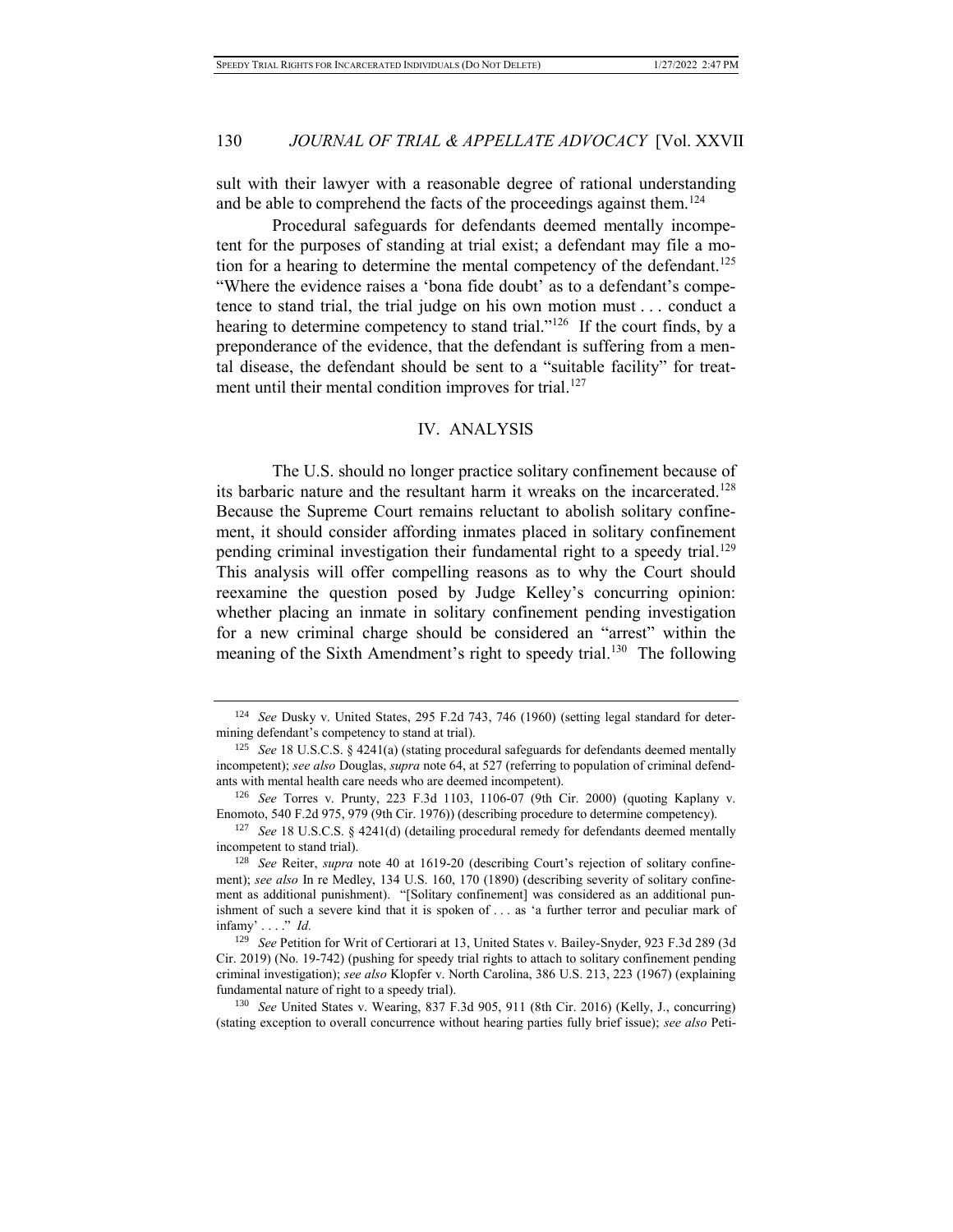sections will compare "arrests" to solitary confinement pending investigation for a new criminal charge, arguing that the latter should trigger speedy trial rights, and will discuss the failures of procedural safeguards in penal institutions.<sup>131</sup>

# *A. Solitary Confinement Pending External Investigation Should Trigger Speedy Trial Rights*

Placing an inmate in solitary confinement—or administrative segregation—pending investigation for a new criminal charge should trigger Sixth Amendment speedy trial rights because similar to an arrest, it seriously interferes with the defendant's liberty.<sup>132</sup> For example, it is common for inmates to have jobs while incarcerated to pay for various commodities in the prison system.<sup>133</sup> When put in administrative segregation for long periods of time, this "may disrupt [their] employment, and drain [their] financial resources," as they would no longer be able to work due to the forced isolation.<sup>134</sup> Although the general public would not know about the admin-

<sup>132</sup> *See* United States v. Marion, 404 U.S. 307, 320 (1971) (listing ways arrests interfere with defendant's liberties); *see also* Petition for Writ of Certiorari at 7, *Bailey-Snyder*, 923 F.3d 289 ((No. 19-742) (applying Bailey-Snyder case facts into *Barker* test).

Judged against the four-prong metric set forth in *Barker*, the delay between arrest and indictment violated his speedy trial rights, Mr. Bailey-Snyder argued. First, his preindictment solitary confinement was lengthy. Second, the government could not justify that delay because it developed no new evidence during its protracted investigation. Third, Mr. Bailey-Snyder asserted his speedy trial rights as soon as practical. Fourth, the delay was prejudicial because it was oppressive, anxiety-inducing, and impaired his defense.

Id. (citations omitted). "Mr. Bailey-Snyder's pretrial solitary confinement was prejudicial in each of these ways. The oppressive nature and anxiety inherent in solitary confinement, detailed above, are quite clearly prejudicial." *Id.* at 23-24.

<sup>133</sup> *See Jailbirds: Dressed Into Oranges, Ima Be That Phatt B. . ., We're All Criminals, Swimmin' in S. . ., Bruh!* (Netflix May 10, 2019) (showing inmates relying on jobs for certain commodities while incarcerated).

tion for Writ of Certiorari at 24-25, *Bailey-Snyder*, 923 F.3d 289 (No. 19-742) (encouraging Supreme Court to reconsider issue).

<sup>131</sup> *See* Petition for Writ of Certiorari at 23, *Bailey-Snyder*, 923 F.3d 289 (No. 19-742) ("[T]he *Barker* test determines whether the nearly eleven-month delay between placement in solitary confinement and indictment constitutes a violation of those rights.") In these situations, where inmates are placed in solitary confinement pending investigation for a new criminal charge, "it is effectively the speedy trial right or nothing that stands in the way of government overreach." *Id.*

<sup>134</sup> *See Marion*, 404 U.S. at 320 (detailing impact of being incarcerated); *see also Jailbirds: Dressed Into Oranges, Ima Be That Phatt B. . ., We're All Criminals, Swimmin' in S. . ., Bruh!*  (Netflix May 10, 2019) (depicting frustration of inmates who could not afford various commodities).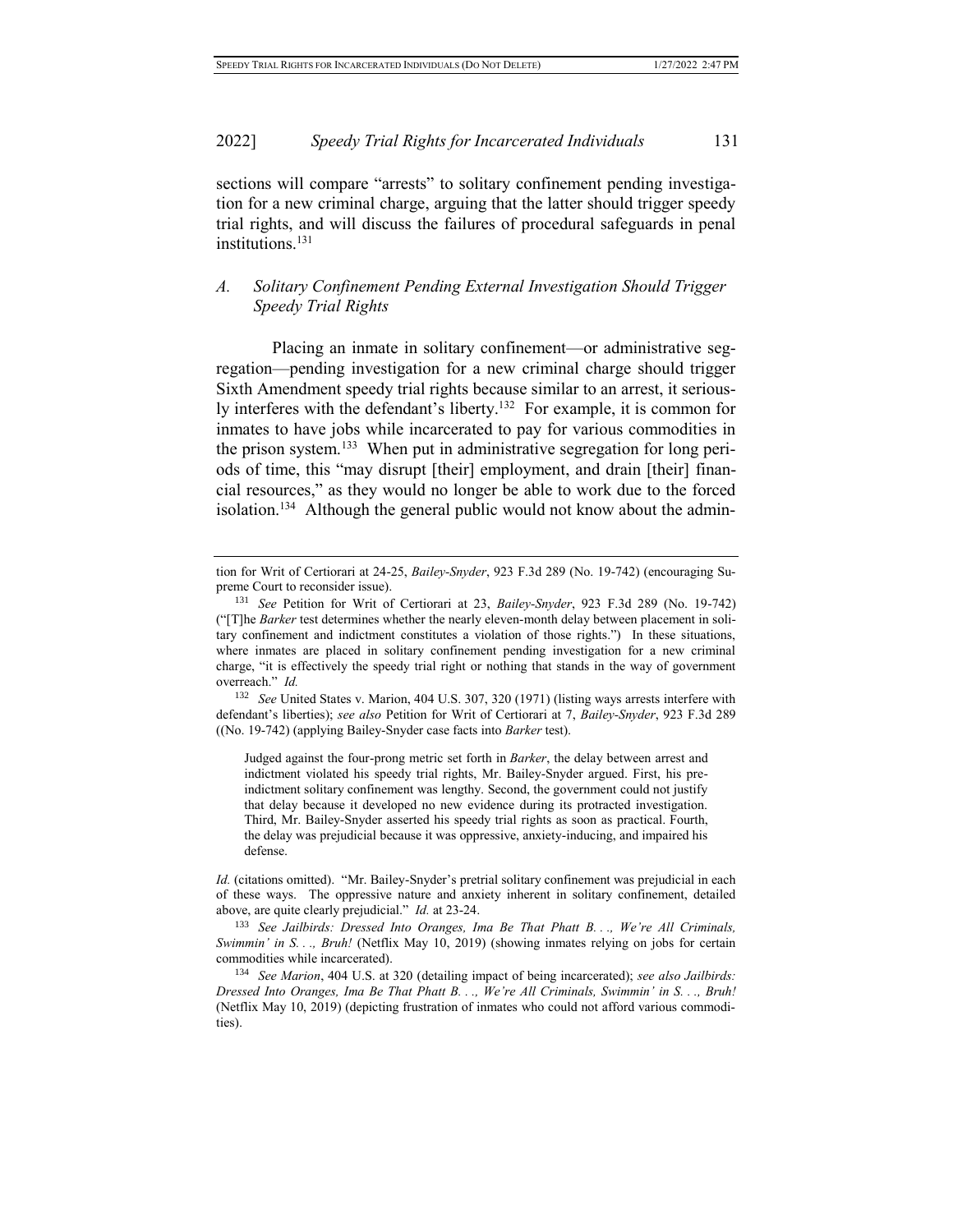istrative segregation in the same way they would know about an "arrest" on the streets, the same type of "public obloquy" can occur in prisons.<sup>135</sup> Prisons function in similar ways to society on the outside; relationships and cliques form, therefore the traveling of information is inevitable.<sup>136</sup> When an inmate goes into administrative segregation for a new charge, they often face analogous scrutiny from fellow inmates that one arrested on the streets would from the general public.<sup>137</sup> This can cause great anxiety for an inmate placed in isolation.<sup>138</sup> Lastly, depending on the specific situation, inmates are allowed calls and visits from family and friends.<sup>139</sup> When inmates are placed in administrative segregation, this complete isolation prevents any type of communication.<sup>140</sup> Lack of communication with an incarcerated loved one creates feelings of anxiety in the inmate's family and friends that are similar to those that would arise if that individual had been arrested.<sup>141</sup> These elements demonstrate the ways in which the Court's classification of an "arrest" is especially similar to its classification of an administrative segregation, so both should be treated the same for Sixth Amendment speedy trial purposes.<sup>142</sup> Disregarding this determination will likely lead to many subsequent issues, such as the isolated inmate's inability to build a strong defense and competently stand for trial.<sup>143</sup>

An accused's interests in a speedy trial—specifically the possibility that their defense will be impaired—mirror those of administratively segre-

- <sup>137</sup> *See id.* (observing inmates speaking negatively of newly isolated inmates).
- <sup>138</sup> *See id.* (showing anxiety caused by such scrutiny).
- <sup>139</sup> *See id.* (showing inmates interacting with family members).

<sup>140</sup> *See Jailbirds: Dressed Into Oranges, Ima Be That Phatt B. . ., We're All Criminals, Swimmin' in S. . ., Bruh!* (Netflix May 10, 2019) (showing inmates being denied opportunity to speak to loved ones); *see also* Frost, *supra* note 8, at 6 (explaining distinct features of solitary confinement). A defining feature of solitary confinement in correctional systems is minimal contact with others. *See* Frost, *supra* note 8, at 6. "Other distinct features of solitary confinement practices include . . . restrictions on visited from friends and family." *Id.* 

<sup>141</sup> *See Time: The Kalief Browder Story: Part 3 - The Bing* (Netflix Mar. 15, 2017) (showing stress Kalief's family endured during his time in solitary confinement).

<sup>142</sup> *See* Petition for Writ of Certiorari at 9, United States v. Bailey-Snyder, 923 F.3d 289 (3d Cir. 2019) (No. 19-742) (applying *Marion* analysis to deem administrative segregation and arrests synonymous for sixth amendment purposes). "If speedy trial rights attached at the time of Mr. Bailey-Snyder's placement in solitary, which they must under this Court's *Marion* analysis, then the *Barker* test determines whether the nearly eleven-month delay between placement in solitary confinement and indictment constitutes a violation of those rights." *Id.* at 23.

<sup>143</sup> *See id.* at 7 (detailing detrimental impact of solitary confinement on inmate's ability to build a strong defense); *see also* Medina v. California, 505 U.S. 437, 439 (1992) (recognizing defendant's right to competently stand trial).

<sup>135</sup> *See Jailbirds: Dressed Into Oranges, Ima Be That Phatt B. . ., We're All Criminals, Swimmin' in S. . ., Bruh!* (Netflix May 10, 2019) (showing general population's knowledge of newly isolated inmate).

<sup>136</sup> *See id.* (displaying society formed in prison).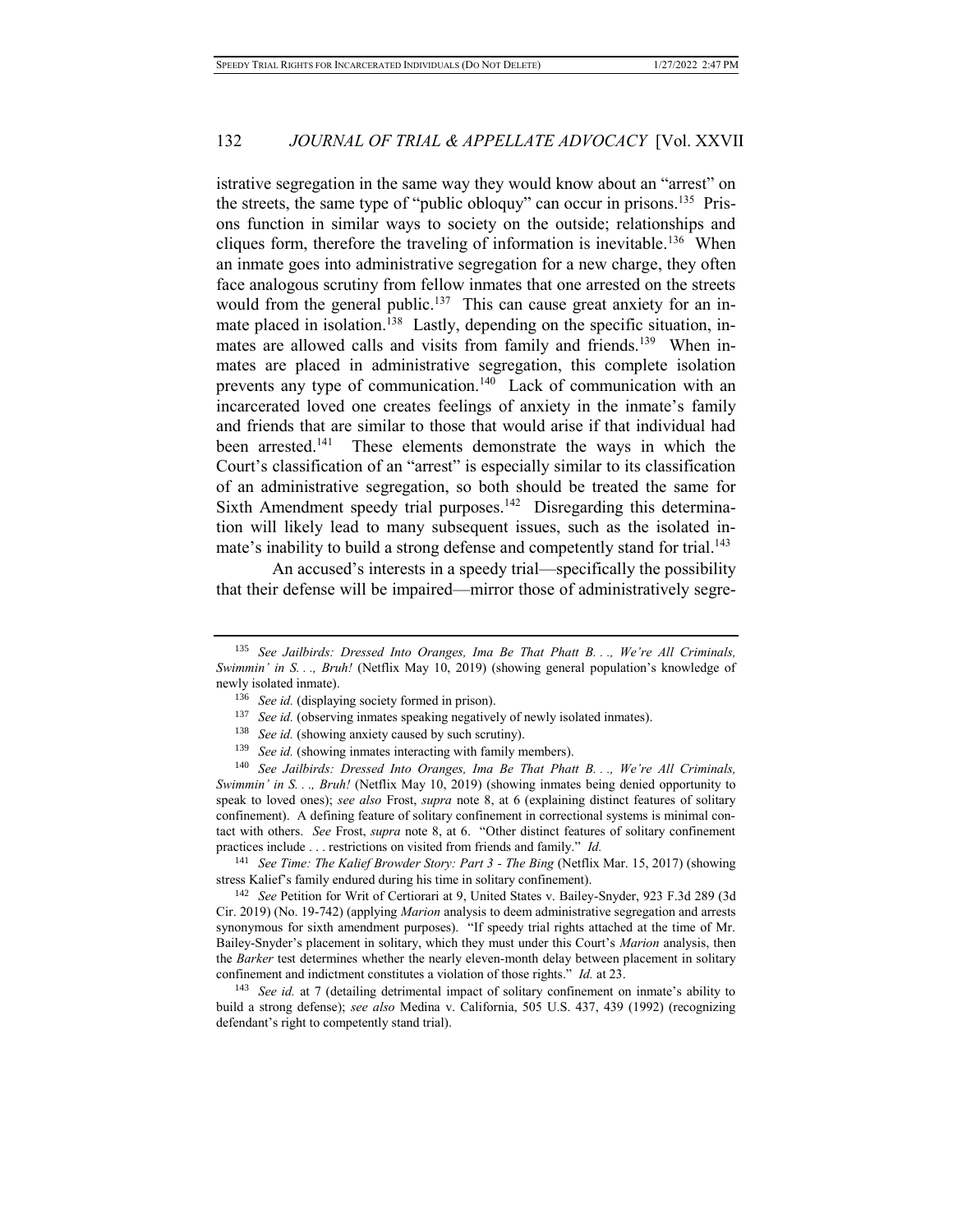gated individuals facing a new charge.<sup>144</sup> Prejudice to the defendant is a factor within the *Barker* balancing test which the Court uses in assessing whether the defendant has been deprived of their right to a speedy trial.<sup>145</sup> The prejudice factor addresses the interests of the defendant in: (i) preventing oppressive pretrial incarceration; (ii) minimizing anxiety and concern of the accused; and (iii) limiting the possibility that the defense will be impaired.<sup>146</sup> With respect to preventing oppressive pretrial incarceration, inmates placed in solitary confinement while awaiting trial are certainly prejudiced given the oppressive nature of detainment.<sup>147</sup> It is difficult—if not impossible—to think of a more oppressive way to incarcerate someone than to lock them in a small room for twenty-three hours a day with absolutely no human interaction.<sup>148</sup> As for minimizing anxiety and concern of the accused, inmates in solitary confinement struggle with extreme mental health issues; if the interest in minimizing the anxiety and concerns of the accused is sincere, making them await their trial in solitary confinement is not a practice that upholds such an interest due to its destructive nature.<sup>149</sup> Lastly, addressing the possibility that the defense will be impaired, it is a difficult task to build a strong case while in complete isolation.<sup>150</sup>

> Equally clear is the detrimental impact of solitary on [an inmate's] ability to present a defense. The *Barker* Court explained that "if a defendant is locked up, he is hindered in his ability to gather evidence, contact witnesses, or otherwise prepare his defense." Of course, this is also true when the alleged crime took place in general population and the defendant is locked up in solitary confinement away from the witnesses and evidence relevant to his case.

<sup>144</sup> *See* Petition for Writ of Certiorari at 16, *Bailey-Snyder*, 923 F.3d 289 (No. 19-742) (emphasizing difficulties involved with building a strong defense in isolation).

<sup>145</sup> *See* Barker v. Wingo, 407 U.S. 514, 530 (1972) (articulating balancing test courts use to determine violation of speedy trial rights).

<sup>146</sup> *Id.* at 532 (outlining elements of factor test to determine whether defendant has been deprived of speedy trial).

<sup>147</sup> *See* Petition for Writ of Certiorari at 15, *Bailey-Snyder*, 923 F.3d 289 (3d Cir. 2019) (describing how isolation is oppressive).

<sup>&</sup>lt;sup>148</sup> *See id.* at 21 ("[S]hort of execution, our penal system knows no more extreme, oppressive, and anxiety-inducing liberty restriction than solitary confinement.")

<sup>&</sup>lt;sup>149</sup> *See id.* at 17 ("The oppressive nature and anxiety inherent in solitary confinement . . . are quite clearly prejudicial."); *see also* Weir, *supra* note 121, at 54 (listing extreme mental health problems inmates suffer from prolonged isolation). "[M]any segregated prisoners reportedly suffer from mental health problems including anxiety, panic, insomnia, paranoia, aggression and depression . . . ." *See* Weir, *supra* note 121, at 54.

<sup>150</sup> *See Barker*, 407 U.S. at 533 ("[I]f a defendant is locked up, he is hindered in his ability to gather evidence, contact witnesses, or otherwise prepare his defense.")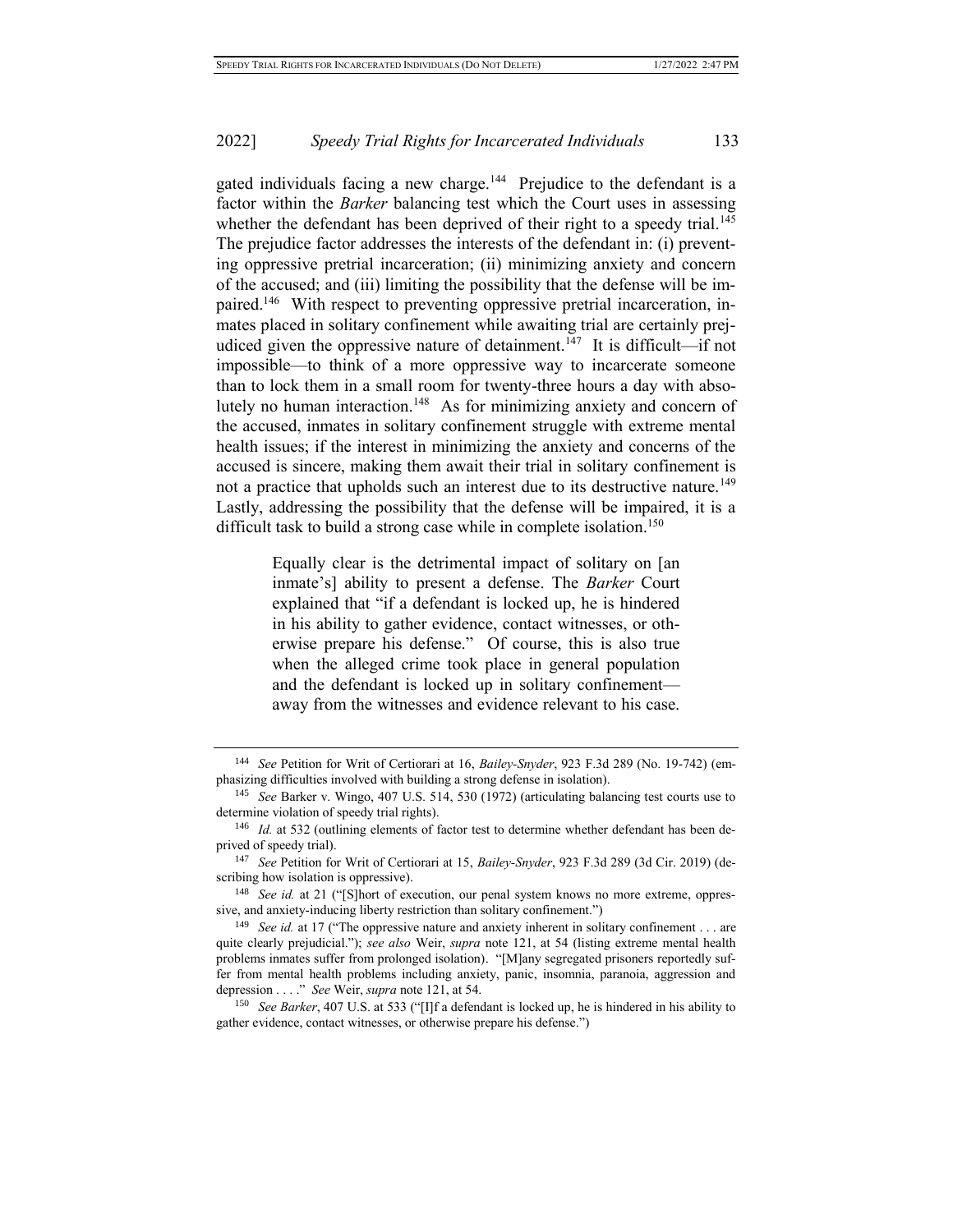This is not a hypothetical concern . . . . But under the prevailing rule, the government could hold a prisoner in dangerous isolation indefinitely, enabling it to gradually build a case while the prisoner's ability to do the same diminishes with each passing day.<sup>151</sup>

For the reasons mentioned above, placing an inmate in solitary confinement—or administrative segregation—pending investigation for a new criminal charge should trigger protection from the Speedy Trial Act.<sup>152</sup> It should be required that the information or indictment be filed within thirty days from the date of placing the inmate in solitary confinement pending a criminal investigation.<sup>153</sup> Further, the trial must commence within seventy days from the date of filing the information or indictment.<sup>154</sup> In addition to these procedural requirements, the prison should perform an informal incarceration hearing in order to minimize the amount of time inmates wait for their trial in isolation.<sup>155</sup> Otherwise, with no time limit on how long a defendant waits for their trial in isolation, there is a greater risk that they will suffer extreme psychological trauma.<sup>156</sup>

The psychological issues stemming from a prolonged period of time in administrative segregation heavily impact a defendant's ability to competently stand trial.<sup>157</sup> If prisons continue placing inmates in solitary confinement for extremely long periods of time, it is inevitable that they will become mentally impaired and legally incompetent to stand trial.<sup>158</sup> Further, if defense counsel questions the competency of its client, the

<sup>151</sup> *See* Petition for Writ of Certiorari at 17-18, *Bailey-Snyder*, 923 F.3d 289 (No. 19-742) (citations omitted).

<sup>152</sup> *See* 18 U.S.C.S. § 3161(b) (1974) (stating time limits for procedure of speedy trial). "Any information or indictment charging an individual with the commission of an offense shall be filed within thirty days from the date on which such individual was arrested or served with a summons in connection with such charges." *Id.* 

<sup>&</sup>lt;sup>153</sup> *See id.* (outlining timing requirements of right to speedy trial).

<sup>154</sup> *See* 18 U.S.C.S. § 3161(c)(1) (1974) (outlining timing requirements of right to speedy trial).

<sup>155</sup> *See* Petition for Writ of Certiorari at 15-16, *Bailey-Snyder*, 923 F.3d 289 (No. 19-742) (emphasizing need for better procedural safeguards for incarcerated inmates); *see also* Fettig, *supra* note 103, at 11 (explaining United Nations global ban on solitary confinement lasting more than fifteen days).

<sup>156</sup> *See* Chan, *supra* note 60, at 252 (explaining psychological trauma caused by prolonged isolation).

<sup>157</sup> *See* Douglas, *supra* note 64, at 527 (2019) (referring to population of criminal defendants with mental health care needs who are deemed incompetent).

<sup>158</sup> *See* Petition for Writ of Certiorari at 13-14, *Bailey-Snyder*, 923 F.3d 289 (No. 19-742) ("[T]here is not a single study of solitary confinement wherein non-voluntary confinement that lasted for longer than 10 days failed to result in negative psychological effects.")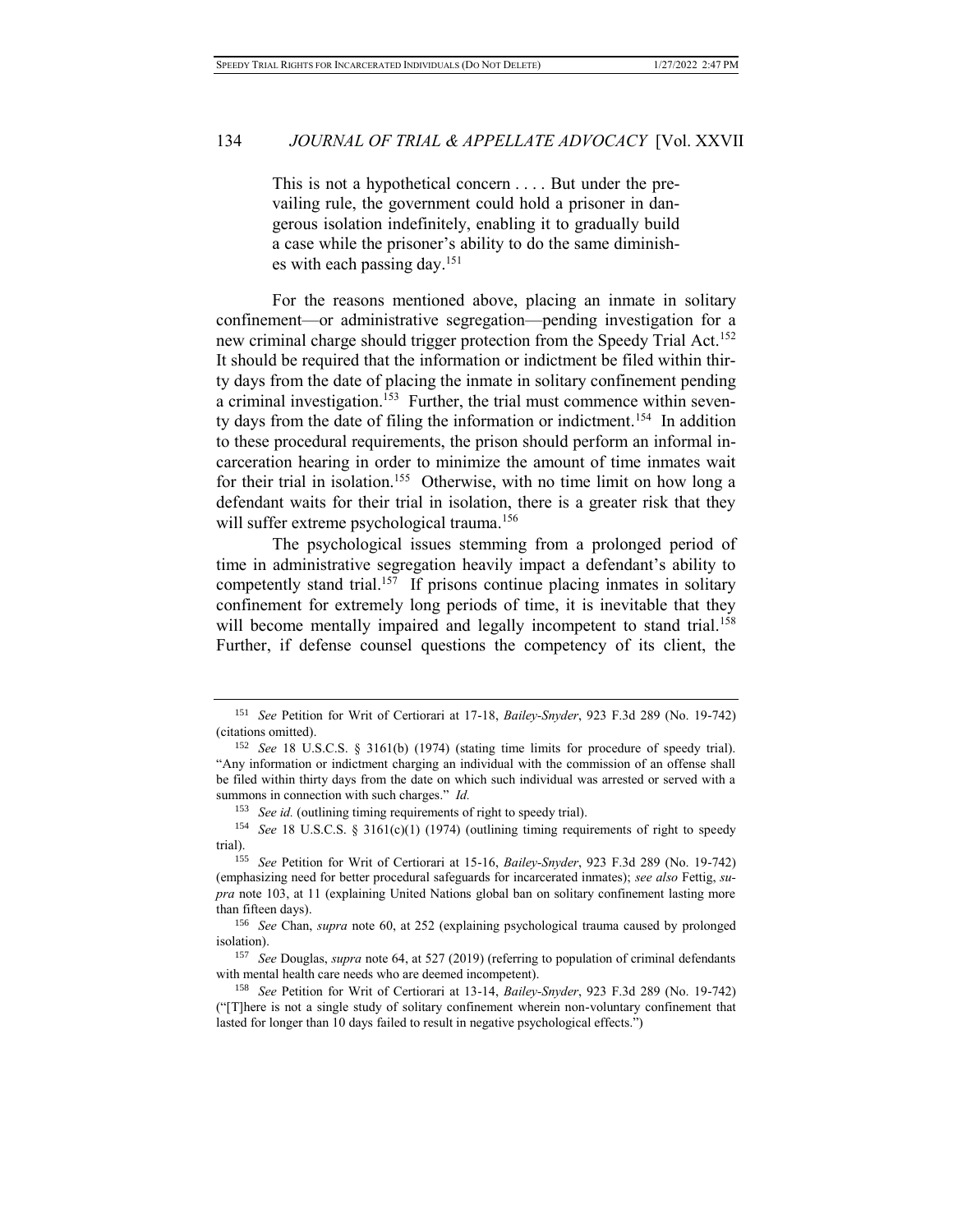courts employ a procedure to evaluate their client's mental health.<sup>159</sup> This procedure prolongs the trial process because of the time consuming nature of tending to a defendant's deteriorating mental health, which can lead to backlog that Congress sought to do away with by enacting the Speedy Trial Act.<sup>160</sup> Instead, courts should afford inmates the speedy trial rights prior to them reaching the state of mental deterioration deeming them legally incompetent.<sup>161</sup>

# *B. Shift Towards a More Hands-On Approach to Carceral Punishment*

The issue posed by Judge Kelly's concurring opinion is one courts should be mindful of, given the fundamental nature of the right to a speedy trial.<sup>162</sup> While courts historically took the "hands-off approach" in order to allow correctional authorities more autonomy in managing their facilities, it is crucial for the courts to be involved in the adjudication of the matter when a criminal investigation is underway.<sup>163</sup> The hands-off doctrine has proved to be dangerous for the fate of prisoners' rights.<sup>164</sup> Since courts are afraid to overstep their bounds into the executive or legislative branch, they try not to postulate solutions that may be best left to a different branch.<sup>165</sup> Instead, courts allow for internal investigations and procedures intended as safeguards for inmates, and claim they are the best solutions.<sup>166</sup> The cur-

<sup>159</sup> *See* 18 U.S.C.S. § 4241 (describing procedure for court's determination of mental competency).

<sup>160</sup> *See id.* (explaining timeline for mentally incompetent before standing for trial); *see also* Partridge, *supra* note 37 (explaining interest in bringing defendants to trial promptly); Chan, *supra* note 60 (explaining psychological trauma caused by prolonged isolation).

<sup>161</sup> *See* Petition for Writ of Certiorari at 14, *Bailey-Snyder*, 923 F.3d 289 (No. 19-742) ("[E]ven a short time in solitary confinement is associated with drastic cognitive changes.")

<sup>&</sup>lt;sup>162</sup> *See id.* at 12 (declaring "[u]nanimity does not guarantee accuracy"). "That is particularly so in light of the fact that the dangerous impact of solitary confinement was not a pressing concern when the bulk of this precedent issued. Pleading ignorance is no longer tenable, yet the Third Circuit grounded its holding in stale decisions that predate the scientific consensus." *Id.*; *see also*  Klopfer v. North Carolina, 386 U.S. 213, 223 (1967) (detailing historical roots of right to speedy trial).

<sup>163</sup> *See* United States v. Marion, 404 U.S. 307, 313 (1971) (explaining when speedy trial rights begin and when they require court involvement).

<sup>164</sup> *See The Hands-Off Period*, *supra* note 73 (explaining "[i]n one case, a federal court refused to hear from inmates whose lives were endangered by these conditions, [and] because of the hands-off doctrine, the judge declined to intervene.")

<sup>&</sup>lt;sup>165</sup> See id. ("Underlying the hands-off doctrine were concerns about the appropriate reach of federal judicial power.") "The argument that courts lack expertise in prison management was also criticized. The argument is based on a misconception of the judiciary's role." *Id.*

<sup>166</sup> *See id.* ("The courts believed that they lacked the expertise to become involved in prison management and the corrections officials perceived judicial review as a threat to internal discipline and authority.")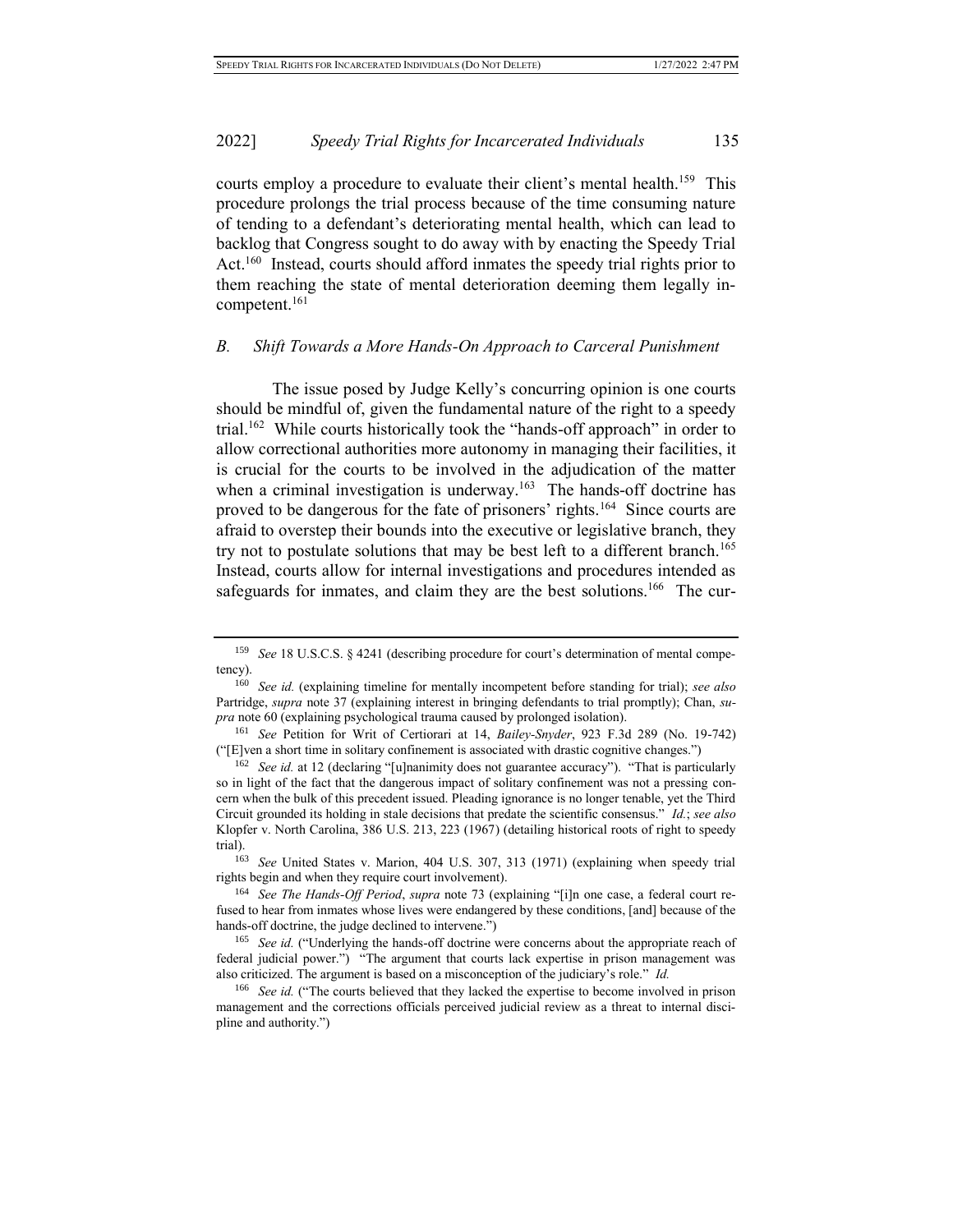rent safeguards to administrative segregation pending a criminal investigation do not work as intended.<sup>167</sup> This lack of functionality requires that the Sixth Amendment right to speedy trial attach to administrative segregation based on the framers' intent to protect the criminally accused.<sup>168</sup> By allowing penal institutions to place inmates in limitless administrative segregation pending investigation for a new crime, the Court allows the penal institution to strip inmates of their constitutional assurance to a speedy trial.<sup>169</sup>

The right to a speedy trial is one of the most fundamental rights found in the Constitution—and the Court should afford inmates that same constitutional right as those criminally accused in the general public.<sup>170</sup> Inmates and the criminally accused have the same interests as any accused and need the protections speedy trial right.<sup>171</sup> The Court's hands-off approach to dealing with penal institutions has led to less interest in protecting inmate's constitutional rights, and more of an interest in making corrections officers' jobs easier.<sup>172</sup> For these reasons, this Note urges defense attorneys to raise these Sixth Amendment speedy trial issues when repre-

#### *Id.*

<sup>168</sup> *See* Petition for Writ of Certiorari at 19, *Bailey-Snyder*, 923 F.3d 289 (No. 19-742) (criticizing rule that disregards "both the foundational nature of the speedy trial right, and our present understanding of the threat of the modern solitary confinement regime.")

<sup>169</sup> *See id.* (explaining speedy trial right is sole protection inmates have from government overreach).

Under the prevailing doctrine, the government can hold an incarcerated person in isolation indefinitely—or at least until the statute of limitations runs—while it builds a criminal case against him and his ability to marshal a defense dwindles. This is permissible, the cases hold, because a radical additional deprivation of liberty is of no significance when a person is already locked away, and solitary confinement may be imposed for reasons unrelated to investigation and prosecution.

#### *Id.*

<sup>171</sup> *See* Barker v. Wingo, 407 U.S. 514, 533 (1972) (stating rationales to solitary detention do not outweigh right to speedy trial in U.S. Constitution).

<sup>172</sup> *See The Hands-Off Period, supra* note 73 ("The attitude of the courts and the prison officials work[] hand-in-hand to deny prisoners' rights.")

<sup>167</sup> *See* Marcus, *supra* note 101, at 1180 ("Indeed, 'the decision is predetermined, the review is a sham, and there is nothing the prisoner can do to get out of solitary confinement.'"); *see also*  Petition for Writ of Certiorari at 14, *Bailey-Snyder*, 923 F.3d 289 (No. 19-742) (explaining risk of government overreach in prison administrative remedies).

Likewise, if prison officials were to throw a prisoner in solitary confinement for some purpose other than to detain him pursuant to a criminal investigation, speedy trial rights would not attach. Instead, the prisoner could avail himself of the administrative remedies denied Mr. Bailey-Snyder. The habeas and civil rights statutes are not substitute for speedy trial rights—litigating such claims takes years, and prisoners rarely prevail.

<sup>170</sup> *See* Klopfer v. North Carolina, 386 U.S. 213, 223 (1967) (explaining how fundamental right to speedy trial is).